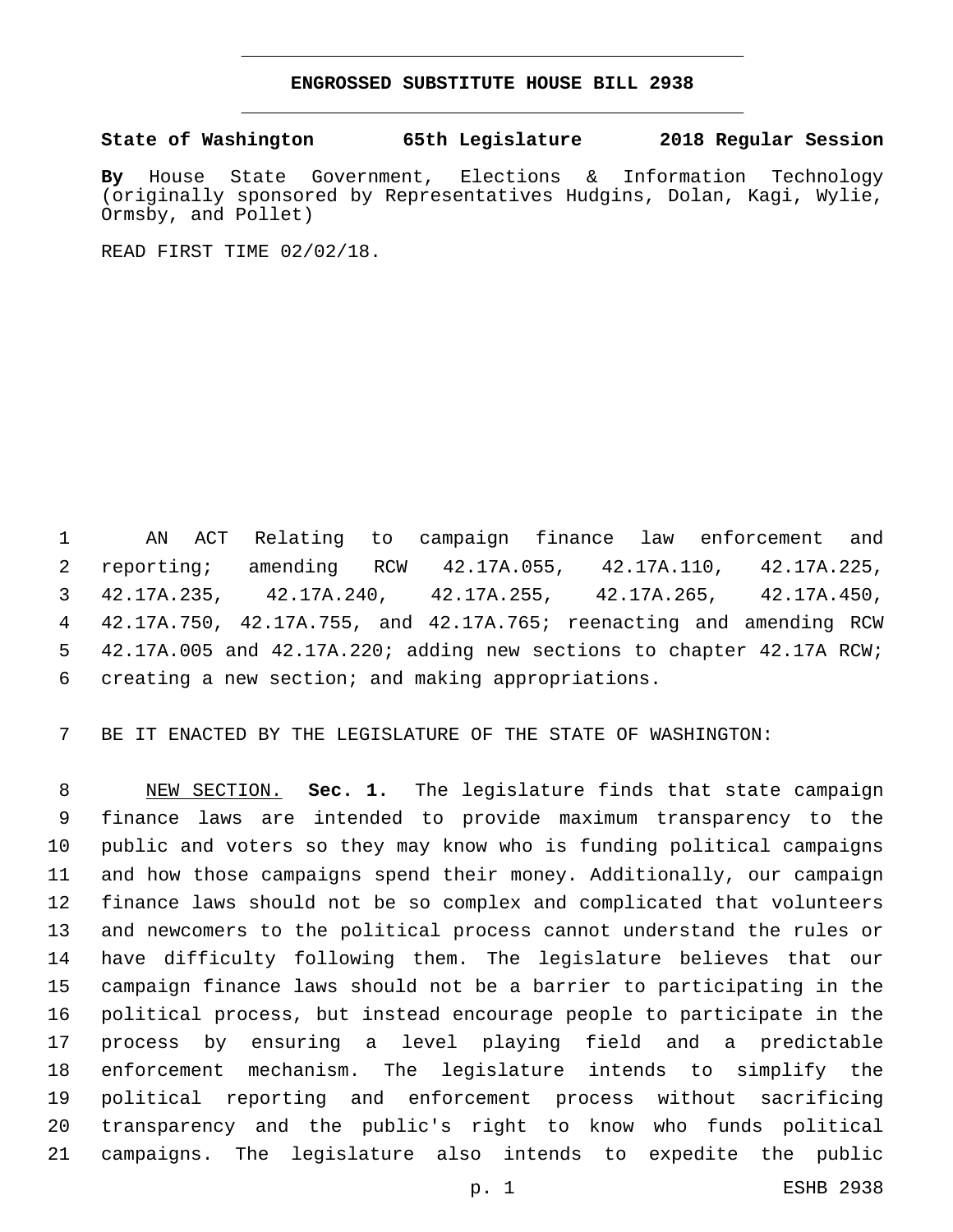disclosure commission's enforcement procedures so that remedial campaign finance violations can be dealt with administratively.

 The intent of the law is not to trap or embarrass people when they make honest remediable errors. A majority of smaller campaigns are volunteer-driven and most treasurers are not professional accountants. The public disclosure commission should be guided to review and address major violations, intentional violations, and violations that could change the outcome of an election or materially 9 affect the public interest.

 **Sec. 2.** RCW 42.17A.005 and 2011 c 145 s 2 and 2011 c 60 s 19 are 11 each reenacted and amended to read as follows:

 The definitions in this section apply throughout this chapter 13 unless the context clearly requires otherwise.

 (1) "Actual malice" means to act with knowledge of falsity or 15 with reckless disregard as to truth or falsity.

 (2) "Actual violation" means a violation of this chapter that is not a remedial violation or technical correction.

 (3) "Agency" includes all state agencies and all local agencies. "State agency" includes every state office, department, division, bureau, board, commission, or other state agency. "Local agency" includes every county, city, town, municipal corporation, quasi- municipal corporation, or special purpose district, or any office, department, division, bureau, board, commission, or agency thereof, 24 or other local public agency.

 ( $(\frac{43}{})$ )  $(4)$  "Authorized committee" means the political committee authorized by a candidate, or by the public official against whom recall charges have been filed, to accept contributions or make expenditures on behalf of the candidate or public official.

 $((+4))$   $(5)$  "Ballot proposition" means any "measure" as defined by RCW 29A.04.091, or any initiative, recall, or referendum proposition proposed to be submitted to the voters of the state or any municipal corporation, political subdivision, or other voting constituency from and after the time when the proposition has been initially filed with the appropriate election officer of that constituency before its circulation for signatures.

 ( $(\overline{+5})$ ) (6) "Benefit" means a commercial, proprietary, financial, economic, or monetary advantage, or the avoidance of a commercial, proprietary, financial, economic, or monetary disadvantage.

39  $((+6))$  (7) "Bona fide political party" means: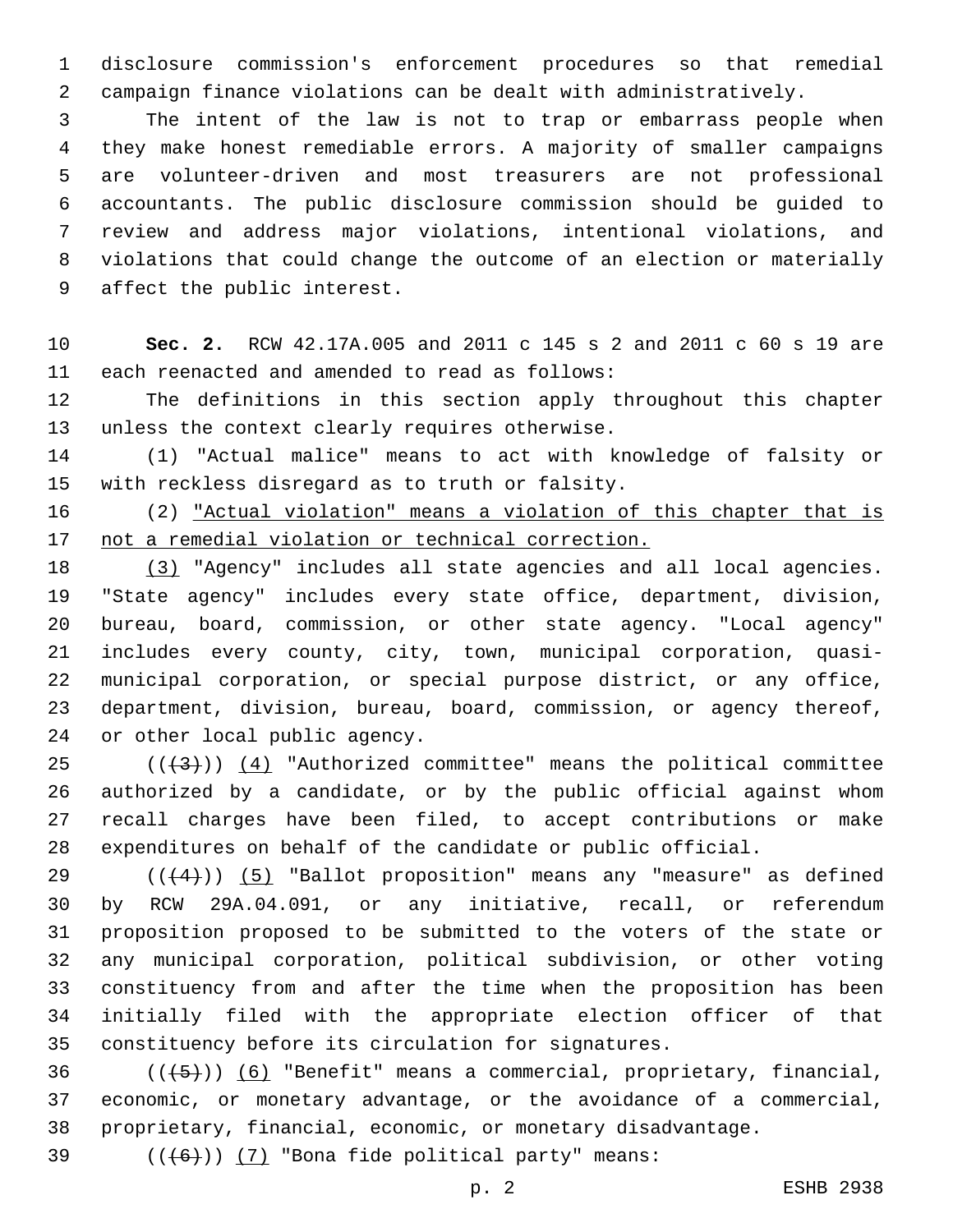(a) An organization that has been recognized as a minor political 2 party by the secretary of state;

 (b) The governing body of the state organization of a major political party, as defined in RCW 29A.04.086, that is the body authorized by the charter or bylaws of the party to exercise 6 authority on behalf of the state party; or

 (c) The county central committee or legislative district committee of a major political party. There may be only one legislative district committee for each party in each legislative 10 district.

11  $((+7))$   $(8)$  "Books of account" means:

 (a) In the case of a campaign or political committee, a ledger or 13 similar listing of contributions, expenditures, and debts, such as a campaign or committee is required to file regularly with the 15 commission, current as of the most recent business day; or

 (b) In the case of a commercial advertiser, details of political advertising or electioneering communications provided by the advertiser, including the names and addresses of persons from whom it accepted political advertising or electioneering communications, the exact nature and extent of the services rendered and the total cost 21 and the manner of payment for the services.

 (9) "Candidate" means any individual who seeks nomination for election or election to public office. An individual seeks nomination 24 or election when he or she first:

 (a) Receives contributions or makes expenditures or reserves space or facilities with intent to promote his or her candidacy for 27 office;

28 (b) Announces publicly or files for office;

 (c) Purchases commercial advertising space or broadcast time to 30 promote his or her candidacy; or

 (d) Gives his or her consent to another person to take on behalf of the individual any of the actions in (a) or (c) of this 33 subsection.

34 (((48)) (10) "Caucus political committee" means a political committee organized and maintained by the members of a major political party in the state senate or state house of 37 representatives.

38  $((+9))$   $(11)$  "Commercial advertiser" means any person who sells the service of communicating messages or producing printed material for broadcast or distribution to the general public or segments of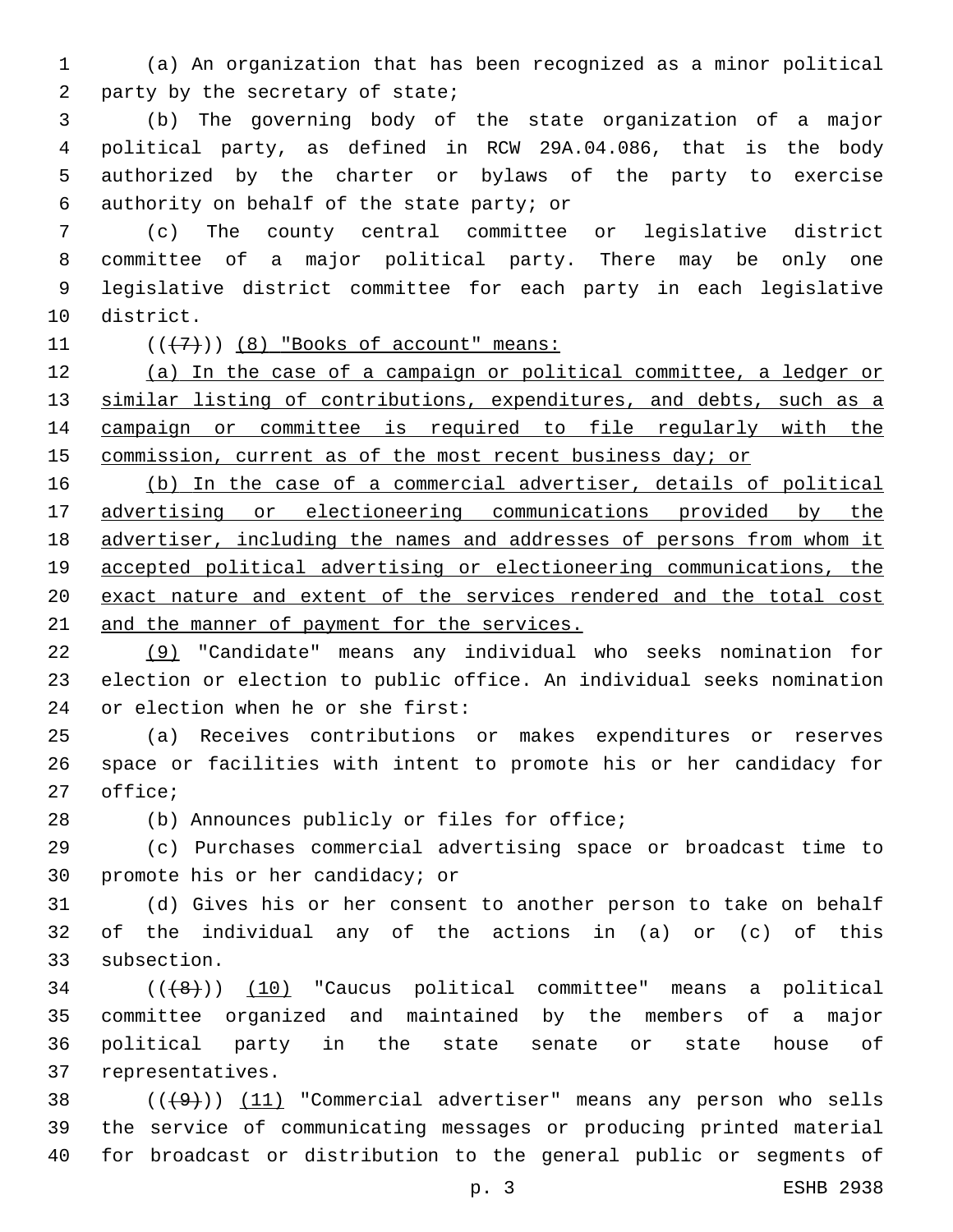the general public whether through the use of newspapers, magazines, television and radio stations, billboard companies, direct mail advertising companies, printing companies, or otherwise.

4 (( $(10)$ ) (12) "Commission" means the agency established under RCW 5 42.17A.100.

6  $((+11))$  (13) "Committee" unless the context indicates otherwise, includes any candidate, ballot measure, recall, political, or continuing committee.

 (14) "Compensation" unless the context requires a narrower meaning, includes payment in any form for real or personal property or services of any kind. For the purpose of compliance with RCW 42.17A.710, "compensation" does not include per diem allowances or other payments made by a governmental entity to reimburse a public official for expenses incurred while the official is engaged in the 15 official business of the governmental entity.

16 (((12))) (15) "Continuing political committee" means a political committee that is an organization of continuing existence not established in anticipation of any particular election campaign.

19  $((+13))$   $(16)(a)$  "Contribution" includes:

 (i) A loan, gift, deposit, subscription, forgiveness of indebtedness, donation, advance, pledge, payment, transfer of funds between political committees, or anything of value, including personal and professional services for less than full consideration;

 (ii) An expenditure made by a person in cooperation, consultation, or concert with, or at the request or suggestion of, a candidate, a political committee, the person or persons named on the candidate's or committee's registration form who direct expenditures 28 on behalf of the candidate or committee, or their agents;

 (iii) The financing by a person of the dissemination, distribution, or republication, in whole or in part, of broadcast, written, graphic, or other form of political advertising or electioneering communication prepared by a candidate, a political 33 committee, or its authorized agent;

 (iv) Sums paid for tickets to fund-raising events such as dinners and parties, except for the actual cost of the consumables furnished 36 at the event.

(b) "Contribution" does not include:37

 (i) ((Standard)) Legally accrued interest on money deposited in a 39 political committee's account;

40 (ii) Ordinary home hospitality;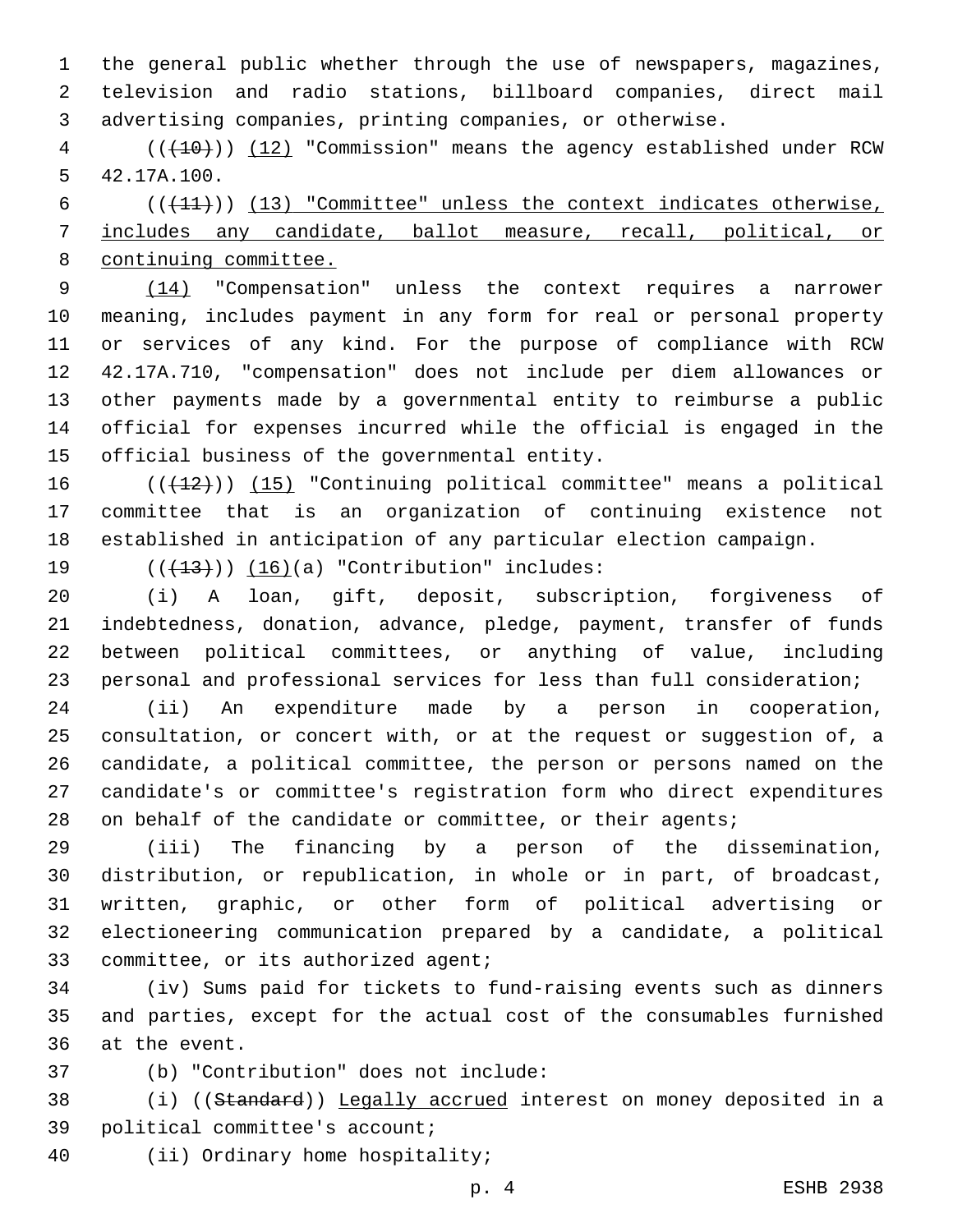(iii) A contribution received by a candidate or political 2 committee that is returned to the contributor within  $((five))$  ten business days of the date on which it is received by the candidate or political committee;4

 (iv) A news item, feature, commentary, or editorial in a regularly scheduled news medium that is of primary interest to the general public, that is in a news medium controlled by a person whose business is that news medium, and that is not controlled by a 9 candidate or a political committee;

 (v) An internal political communication primarily limited to the members of or contributors to a political party organization or political committee, or to the officers, management staff, or stockholders of a corporation or similar enterprise, or to the members of a labor organization or other membership organization;

 (vi) The rendering of personal services of the sort commonly performed by volunteer campaign workers, or incidental expenses personally incurred by volunteer campaign workers not in excess of fifty dollars personally paid for by the worker. "Volunteer services," for the purposes of this subsection, means services or labor for which the individual is not compensated by any person;

 (vii) Messages in the form of reader boards, banners, or yard or window signs displayed on a person's own property or property occupied by a person. However, a facility used for such political advertising for which a rental charge is normally made must be reported as an in-kind contribution and counts towards any applicable contribution limit of the person providing the facility;

(viii) Legal or accounting services rendered to or on behalf of:

 (A) A political party or caucus political committee if the person paying for the services is the regular employer of the person 30 rendering such services; or

 (B) A candidate or an authorized committee if the person paying for the services is the regular employer of the individual rendering the services and if the services are solely for the purpose of ensuring compliance with state election or public disclosure laws; or

 (ix) The performance of ministerial functions by a person on behalf of two or more candidates or political committees either as volunteer services defined in (b)(vi) of this subsection or for payment by the candidate or political committee for whom the services 39 are performed as long as:

(A) The person performs solely ministerial functions;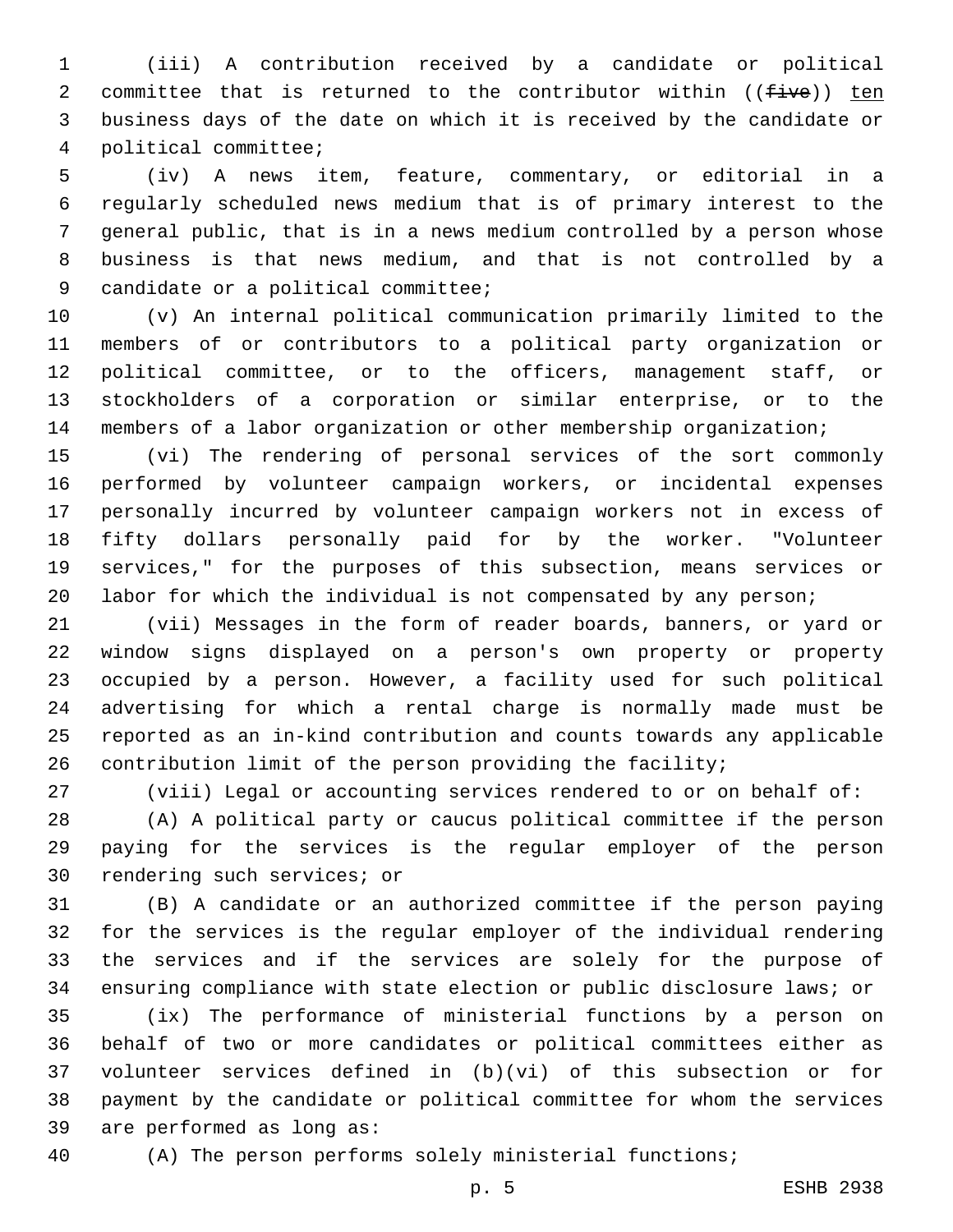(B) A person who is paid by two or more candidates or political committees is identified by the candidates and political committees on whose behalf services are performed as part of their respective statements of organization under RCW 42.17A.205; and

 (C) The person does not disclose, except as required by law, any information regarding a candidate's or committee's plans, projects, activities, or needs, or regarding a candidate's or committee's contributions or expenditures that is not already publicly available from campaign reports filed with the commission, or otherwise engage in activity that constitutes a contribution under (a)(ii) of this 11 subsection.

 A person who performs ministerial functions under this subsection  $((+13))$   $(16)(b)(ix)$  is not considered an agent of the candidate or committee as long as he or she has no authority to authorize expenditures or make decisions on behalf of the candidate or 16 committee.

 (c) Contributions other than money or its equivalent are deemed to have a monetary value equivalent to the fair market value of the contribution. Services or property or rights furnished at less than their fair market value for the purpose of assisting any candidate or political committee are deemed a contribution. Such a contribution must be reported as an in-kind contribution at its fair market value and counts towards any applicable contribution limit of the provider.

 $((+14))$   $(17)$  "Depository" means a bank, mutual savings bank, savings and loan association, or credit union doing business in this 26 state.

27 (((+15))) (18) "Elected official" means any person elected at a general or special election to any public office, and any person 29 appointed to fill a vacancy in any such office.

30 (( $(16)$ )) (19) "Election" includes any primary, general, or special election for public office and any election in which a ballot proposition is submitted to the voters. An election in which the qualifications for voting include other than those requirements set forth in Article VI, section 1 (Amendment 63) of the Constitution of the state of Washington shall not be considered an election for 36 purposes of this chapter.

 ( $(\overline{+17})$ ) (20) "Election campaign" means any campaign in support of or in opposition to a candidate for election to public office and any campaign in support of, or in opposition to, a ballot 40 proposition.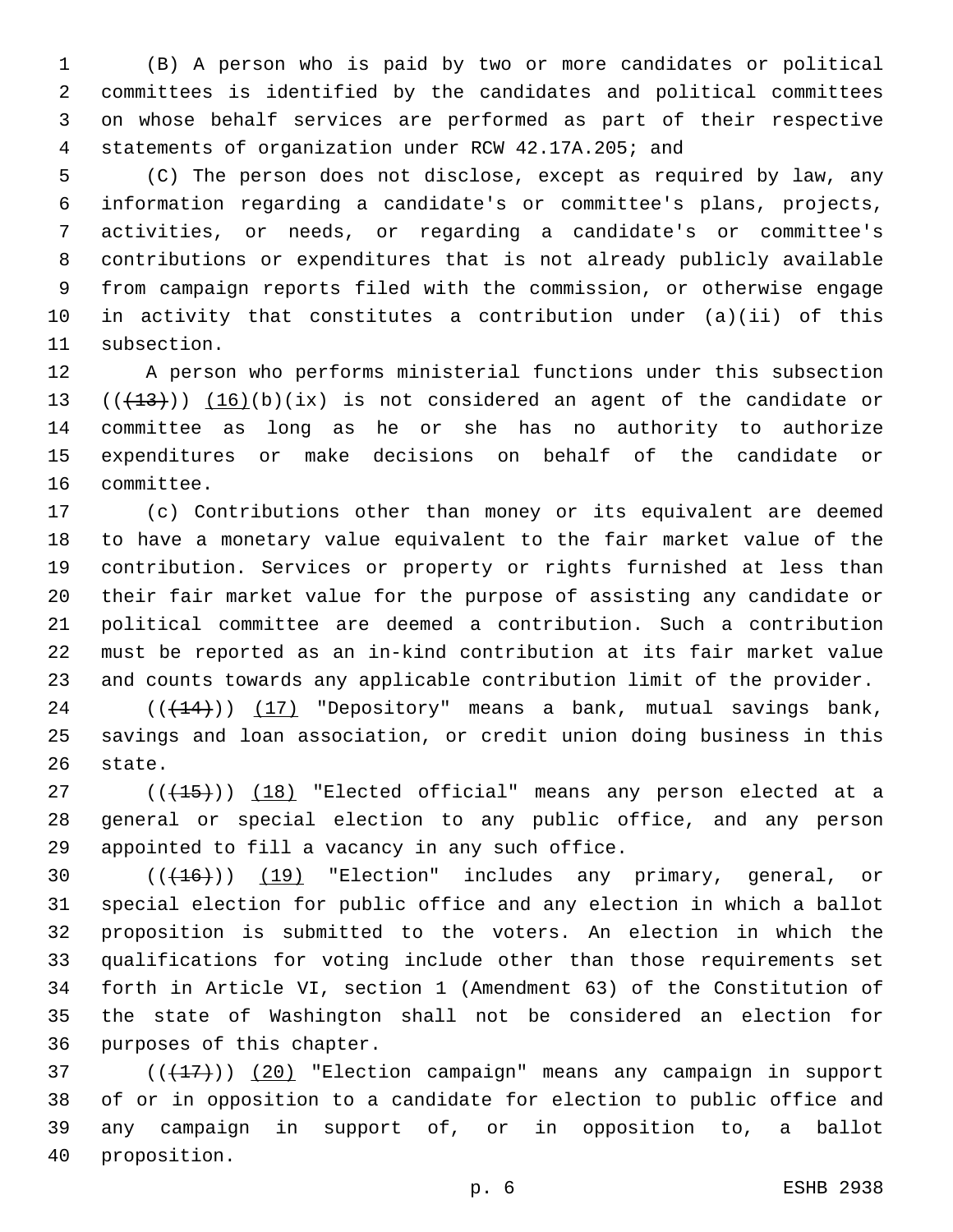(((18))) (21) "Election cycle" means the period beginning on the first day of January after the date of the last previous general election for the office that the candidate seeks and ending on December 31st after the next election for the office. In the case of a special election to fill a vacancy in an office, "election cycle" means the period beginning on the day the vacancy occurs and ending 7 on December 31st after the special election.

8  $((+19))$   $(22)(a)$  "Electioneering communication" means any 9 broadcast, cable, or satellite television  $((\theta \hat{r}))_L$  radio transmission, digital communication, United States postal service mailing, 11 billboard, newspaper, or periodical that:

 (i) Clearly identifies a candidate for a state, local, or judicial office either by specifically naming the candidate, or 14 identifying the candidate without using the candidate's name;

15 (ii) Is broadcast, transmitted electronically or by other means, mailed, erected, distributed, or otherwise published within sixty days before any election for that office in the jurisdiction in which 18 the candidate is seeking election; and

 (iii) Either alone, or in combination with one or more communications identifying the candidate by the same sponsor during the sixty days before an election, has a fair market value of one 22 thousand dollars or more.

(b) "Electioneering communication" does not include:

 (i) Usual and customary advertising of a business owned by a candidate, even if the candidate is mentioned in the advertising when the candidate has been regularly mentioned in that advertising appearing at least twelve months preceding his or her becoming a candidate;

 (ii) Advertising for candidate debates or forums when the advertising is paid for by or on behalf of the debate or forum sponsor, so long as two or more candidates for the same position have been invited to participate in the debate or forum;

 (iii) A news item, feature, commentary, or editorial in a 34 regularly scheduled news medium that is:

(A) Of primary interest to the general public;

 (B) In a news medium controlled by a person whose business is 37 that news medium; and

 (C) Not a medium controlled by a candidate or a political 39 committee;

40 (iv) Slate cards and sample ballots;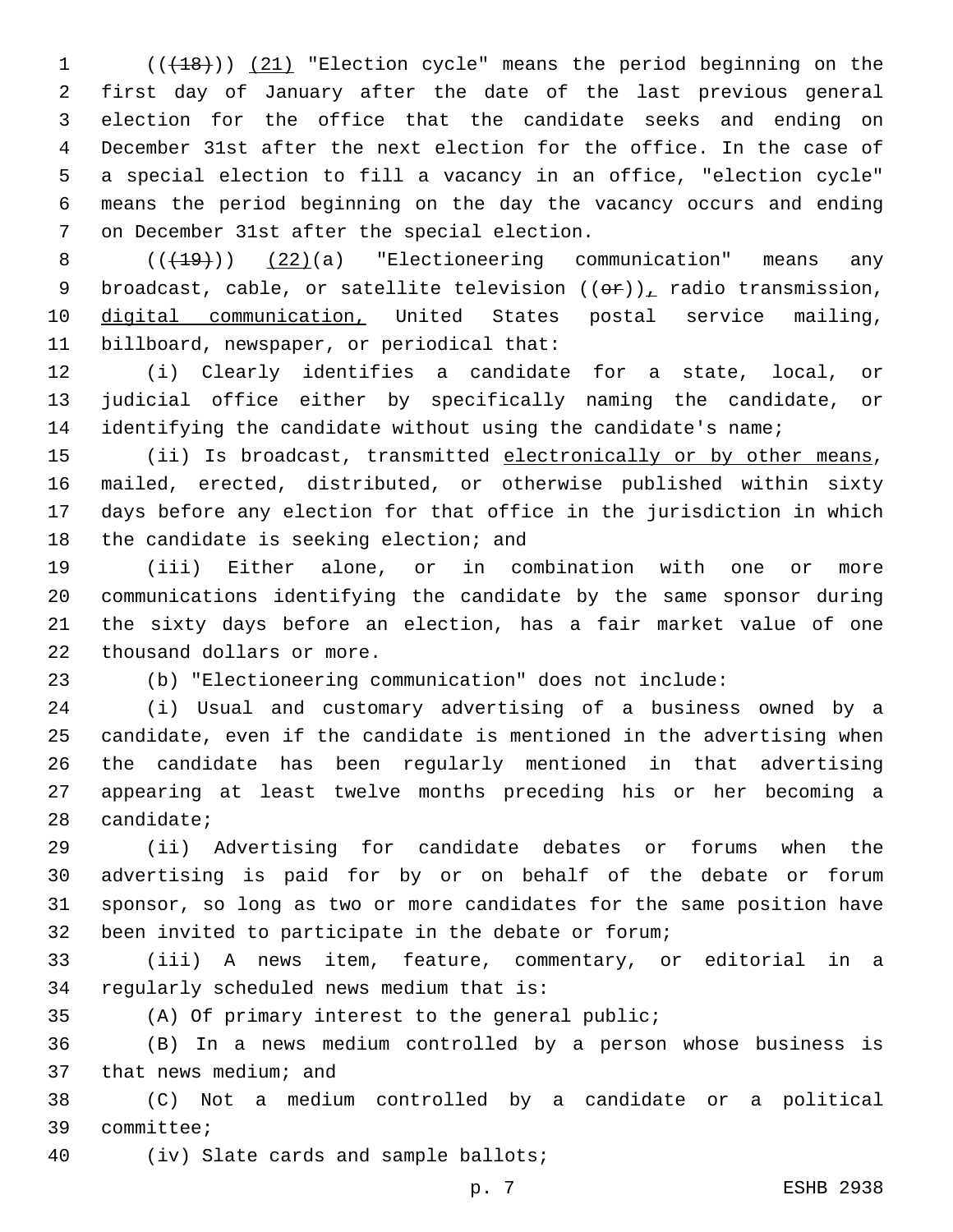(v) Advertising for books, films, dissertations, or similar works (A) written by a candidate when the candidate entered into a contract for such publications or media at least twelve months before becoming a candidate, or (B) written about a candidate;4

5 (vi) Public service announcements;

 (vii) ((A mailed)) An internal political communication primarily limited to the members of or contributors to a political party organization or political committee, or to the officers, management staff, or stockholders of a corporation or similar enterprise, or to 10 the members of a labor organization or other membership organization;

 (viii) An expenditure by or contribution to the authorized committee of a candidate for state, local, or judicial office; or

 (ix) Any other communication exempted by the commission through 14 rule consistent with the intent of this chapter.

15 (( $(20)$ ) (23) "Expenditure" includes a payment, contribution, subscription, distribution, loan, advance, deposit, or gift of money or anything of value, and includes a contract, promise, or agreement, whether or not legally enforceable, to make an expenditure. "Expenditure" also includes a promise to pay, a payment, or a transfer of anything of value in exchange for goods, services, property, facilities, or anything of value for the purpose of assisting, benefiting, or honoring any public official or candidate, or assisting in furthering or opposing any election campaign. For the purposes of this chapter, agreements to make expenditures, contracts, and promises to pay may be reported as estimated obligations until actual payment is made. "Expenditure" shall not include the partial or complete repayment by a candidate or political committee of the principal of a loan, the receipt of which loan has been properly 29 reported.

30  $((+21))$   $(24)$  "Final report" means the report described as a 31 final report in RCW 42.17A.235(2).

  $((+22))$   $(25)$  "General election" for the purposes of RCW 42.17A.405 means the election that results in the election of a person to a state or local office. It does not include a primary.

 $(1+23)$ ) (26) "Gift" has the definition in RCW 42.52.010.

 $((+24))$   $(27)$  "Immediate family" includes the spouse or domestic partner, dependent children, and other dependent relatives, if living in the household. For the purposes of the definition of "intermediary" in this section, "immediate family" means an individual's spouse or domestic partner, and child, stepchild,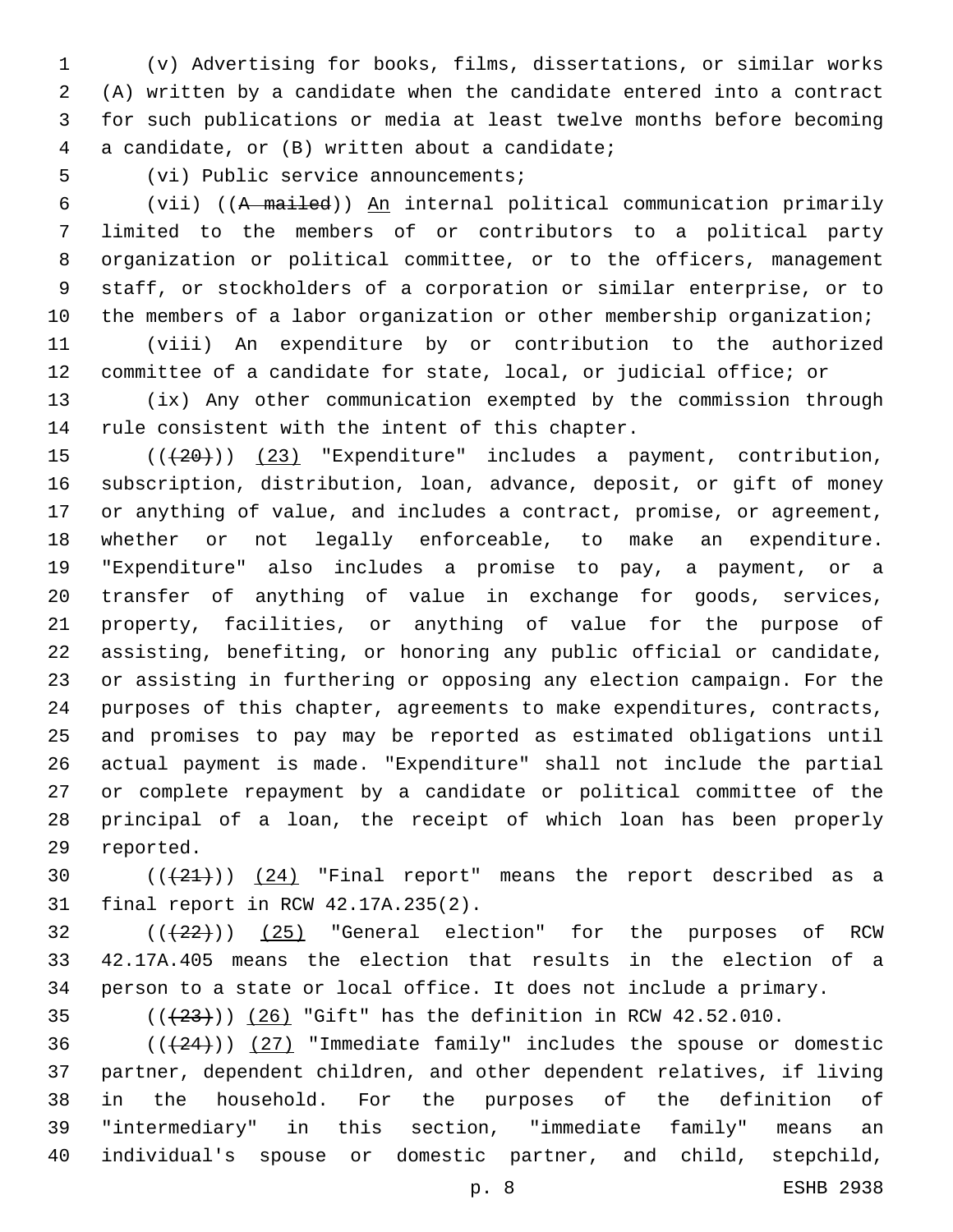grandchild, parent, stepparent, grandparent, brother, half brother, sister, or half sister of the individual and the spouse or the domestic partner of any such person and a child, stepchild, grandchild, parent, stepparent, grandparent, brother, half brother, sister, or half sister of the individual's spouse or domestic partner and the spouse or the domestic partner of any such person.

 ( $(\overline{25})$ ) (28) "Incumbent" means a person who is in present 8 possession of an elected office.

9 (( $(26)$ )) (29)(a) "Independent expenditure" means an expenditure 10 that has each of the following elements:

11  $((+a))$   $(i)$  It is made in support of or in opposition to a 12 candidate for office by a person who is not  $((+\frac{1}{2})^2)$ :

13  $(A)$  A candidate for that office(( $\frac{1+i}{1+i}$ ));

14 (B) An authorized committee of that candidate for that office( $(\tau$  $(iii)$ ); and

16 (C) A person who has received the candidate's encouragement or approval to make the expenditure, if the expenditure pays in whole or in part for political advertising supporting that candidate or promoting the defeat of any other candidate or candidates for that 20 office( $(\frac{\pi}{2})$ ) office( $(\frac{\pi}{2})$ 

 (ii) It is made in support of or in opposition to a candidate for office by a person with whom the candidate has collaborated for the purpose of making the expenditure, if the expenditure pays in whole or in part for political advertising supporting that candidate or promoting the defeat of any other candidate or candidates for that 26 office;

 ( $(\overline{+b})$ ) (iii) The expenditure pays in whole or in part for political advertising that either specifically names the candidate supported or opposed, or clearly and beyond any doubt identifies the 30 candidate without using the candidate's name; and

 $((\{e\})$  (iv) The expenditure, alone or in conjunction with another expenditure or other expenditures of the same person in support of or opposition to that candidate, has a value of eight hundred dollars or more. A series of expenditures, each of which is under eight hundred dollars, constitutes one independent expenditure if their cumulative value is eight hundred dollars or more.

37 (( $(27)$ )) (b) "Independent expenditure" does not include: Ordinary home hospitality; communications with journalists or editorial staff designed to elicit a news item, feature, commentary, or editorial in a regularly scheduled news medium that is of primary interest to the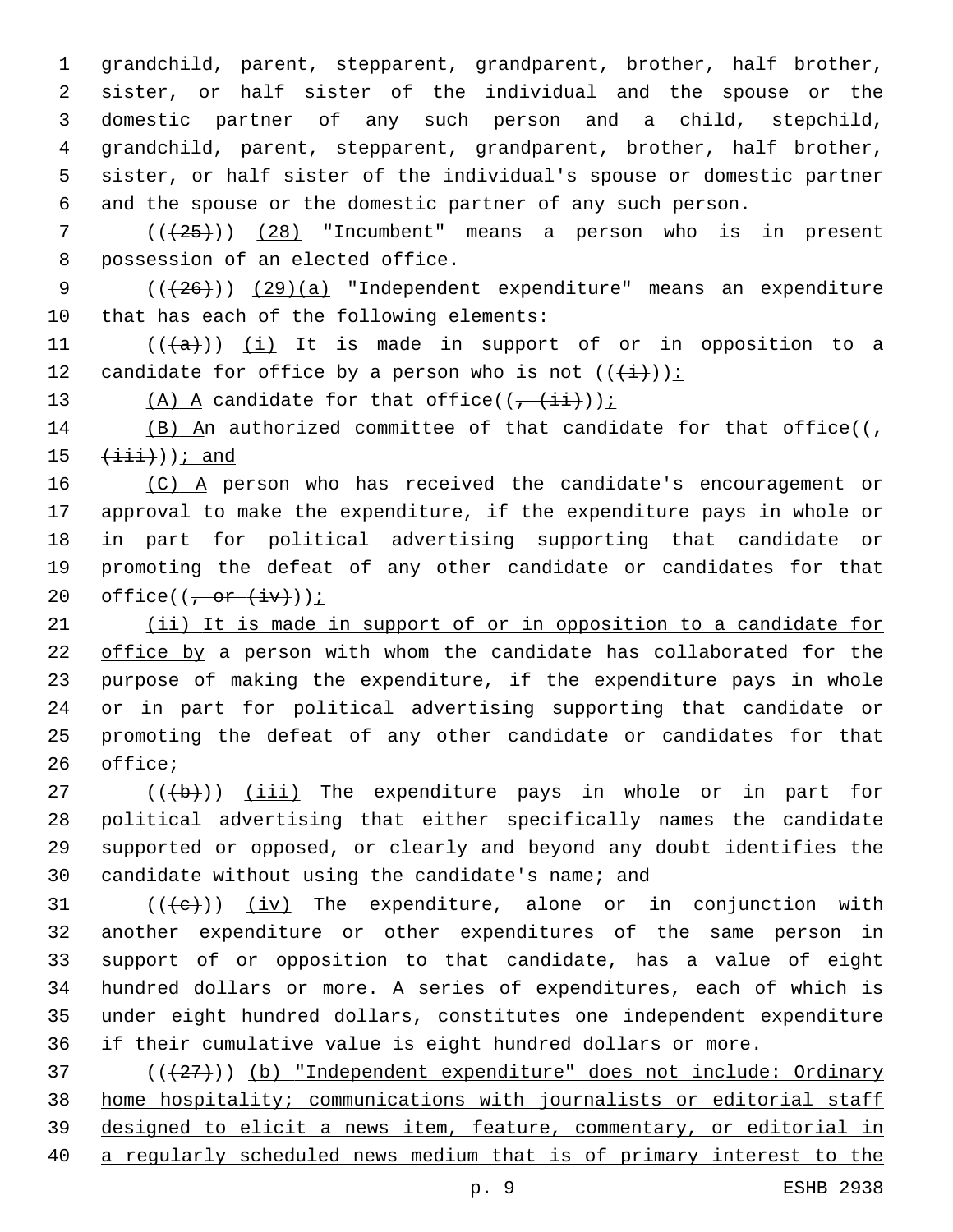general public, controlled by a person whose business is that news 2 medium, and not controlled by a candidate or a political committee; participation in the creation of a publicly funded voters pamphlet statement in written or video form; an internal political communication primarily limited to contributors to a political party organization or political action committee, the officers, management staff, and stockholders of a corporation or similar enterprise, or 8 the members of a labor organization or other membership organization; or the rendering of personal services of the sort commonly performed by volunteer campaign workers or incidental expenses personally incurred by volunteer campaign workers not in excess of two hundred 12 fifty dollars personally paid for by the worker.

 (30)(a) "Intermediary" means an individual who transmits a contribution to a candidate or committee from another person unless the contribution is from the individual's employer, immediate family, or an association to which the individual belongs.

 (b) A treasurer or a candidate is not an intermediary for purposes of the committee that the treasurer or candidate serves.

 (c) A professional fund-raiser is not an intermediary if the fund-raiser is compensated for fund-raising services at the usual and 21 customary rate.

 (d) A volunteer hosting a fund-raising event at the individual's home is not an intermediary for purposes of that event.

24 (( $(28)$ )) (31) "Legislation" means bills, resolutions, motions, amendments, nominations, and other matters pending or proposed in either house of the state legislature, and includes any other matter that may be the subject of action by either house or any committee of the legislature and all bills and resolutions that, having passed both houses, are pending approval by the governor.

30  $((+29))$   $(32)$  "Legislative office" means the office of a member of the state house of representatives or the office of a member of 32 the state senate.

 (((30))) (33) "Lobby" and "lobbying" each mean attempting to influence the passage or defeat of any legislation by the legislature of the state of Washington, or the adoption or rejection of any rule, standard, rate, or other legislative enactment of any state agency under the state administrative procedure act, chapter 34.05 RCW. Neither "lobby" nor "lobbying" includes an association's or other organization's act of communicating with the members of that 40 association or organization.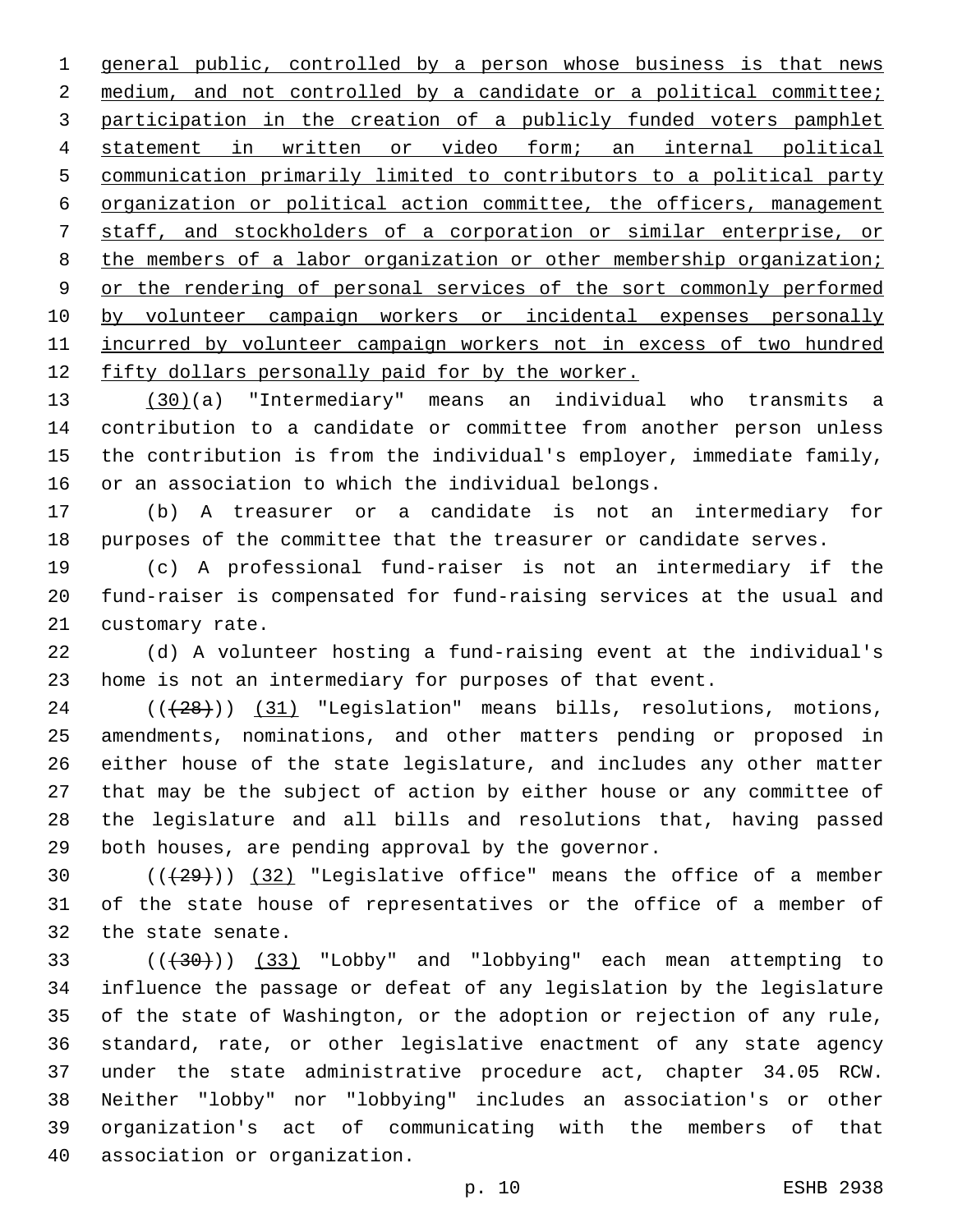1 (( $(31)$ ) (34) "Lobbyist" includes any person who lobbies either 2 in his or her own or another's behalf.

 (((32))) (35) "Lobbyist's employer" means the person or persons by whom a lobbyist is employed and all persons by whom he or she is 5 compensated for acting as a lobbyist.

6  $((+33))$   $(36)$  "Ministerial functions" means an act or duty carried out as part of the duties of an administrative office without 8 exercise of personal judgment or discretion.

9  $((+34))$   $(37)$  "Participate" means that, with respect to a 10 particular election, an entity:

 (a) Makes either a monetary or in-kind contribution to a 12 candidate;

 (b) Makes an independent expenditure or electioneering communication in support of or opposition to a candidate;

 (c) Endorses a candidate before contributions are made by a subsidiary corporation or local unit with respect to that candidate 17 or that candidate's opponent;

 (d) Makes a recommendation regarding whether a candidate should be supported or opposed before a contribution is made by a subsidiary corporation or local unit with respect to that candidate or that 21 candidate's opponent; or

 (e) Directly or indirectly collaborates or consults with a subsidiary corporation or local unit on matters relating to the support of or opposition to a candidate, including, but not limited to, the amount of a contribution, when a contribution should be given, and what assistance, services or independent expenditures, or electioneering communications, if any, will be made or should be made 28 in support of or opposition to a candidate.

 $((+35))$  (38) "Person" includes an individual, partnership, joint venture, public or private corporation, association, federal, state, or local governmental entity or agency however constituted, candidate, committee, political committee, political party, executive committee thereof, or any other organization or group of persons, 34 however organized.

 (((36))) (39) "Political advertising" includes any advertising displays, newspaper ads, billboards, signs, brochures, articles, tabloids, flyers, letters, radio or television presentations, digital communication, or other means of mass communication, used for the purpose of appealing, directly or indirectly, for votes or for financial or other support or opposition in any election campaign.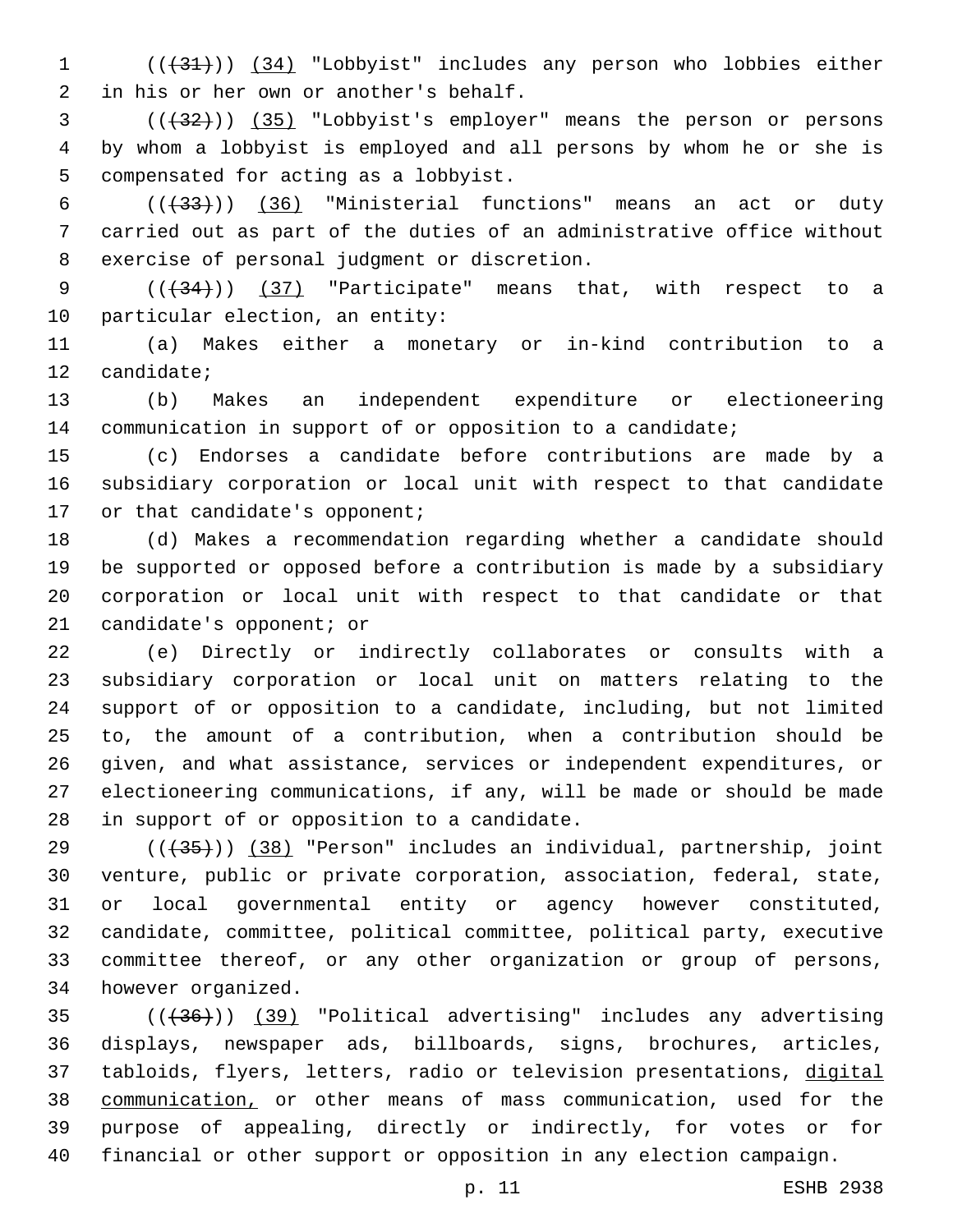1 (( $\left(\frac{37}{1}\right)$ ) (40) "Political committee" means any person (except a candidate or an individual dealing with his or her own funds or property) having the expectation of receiving contributions or making expenditures in support of, or opposition to, any candidate or any 5 ballot proposition.

 $((+38))$   $(41)$  "Primary" for the purposes of RCW 42.17A.405 means the procedure for nominating a candidate to state or local office under chapter 29A.52 RCW or any other primary for an election that uses, in large measure, the procedures established in chapter 29A.52 10 RCW.

11 ((+39))) (42) "Public office" means any federal, state, judicial, county, city, town, school district, port district, special district, or other state political subdivision elective office.

14 (( $(40)$ )) (43) "Public record" has the definition in RCW 15 42.56.010.

 $((41))$   $(44)$  "Recall campaign" means the period of time beginning on the date of the filing of recall charges under RCW 29A.56.120 and ending thirty days after the recall election.

 (((42))) (45) "Remedial violation" means any violation of this 20 chapter that:

 (a) Involved expenditures totaling no more than the contribution limits set out under RCW 42.17A.405(2) per election, or one thousand 23 dollars if there is no statutory limit;

 (b) Occurred more than thirty days before an election, where the 25 commission entered into an agreement to resolve the matter;

 (c) Does not materially affect the public interest, beyond the 27 harm to the policy of this chapter inherent in any violation; and

 (d)(i) Involved expenditures totaling no more than the contribution limits set out under RCW 42.17A.405(2) per election, or one thousand dollars if there is no statutory limit and the person:

 (A) Took corrective action within five business days after the commission first notified the person of noncompliance, or where the commission did not provide notice and filed a required report within twenty-one days after the report was due to be filed; and

 (B) Substantially met the filing deadline for all other required reports within the immediately preceding twelve-month period; or

- (ii) Involved a candidate who:
- (A) Lost the election in question; and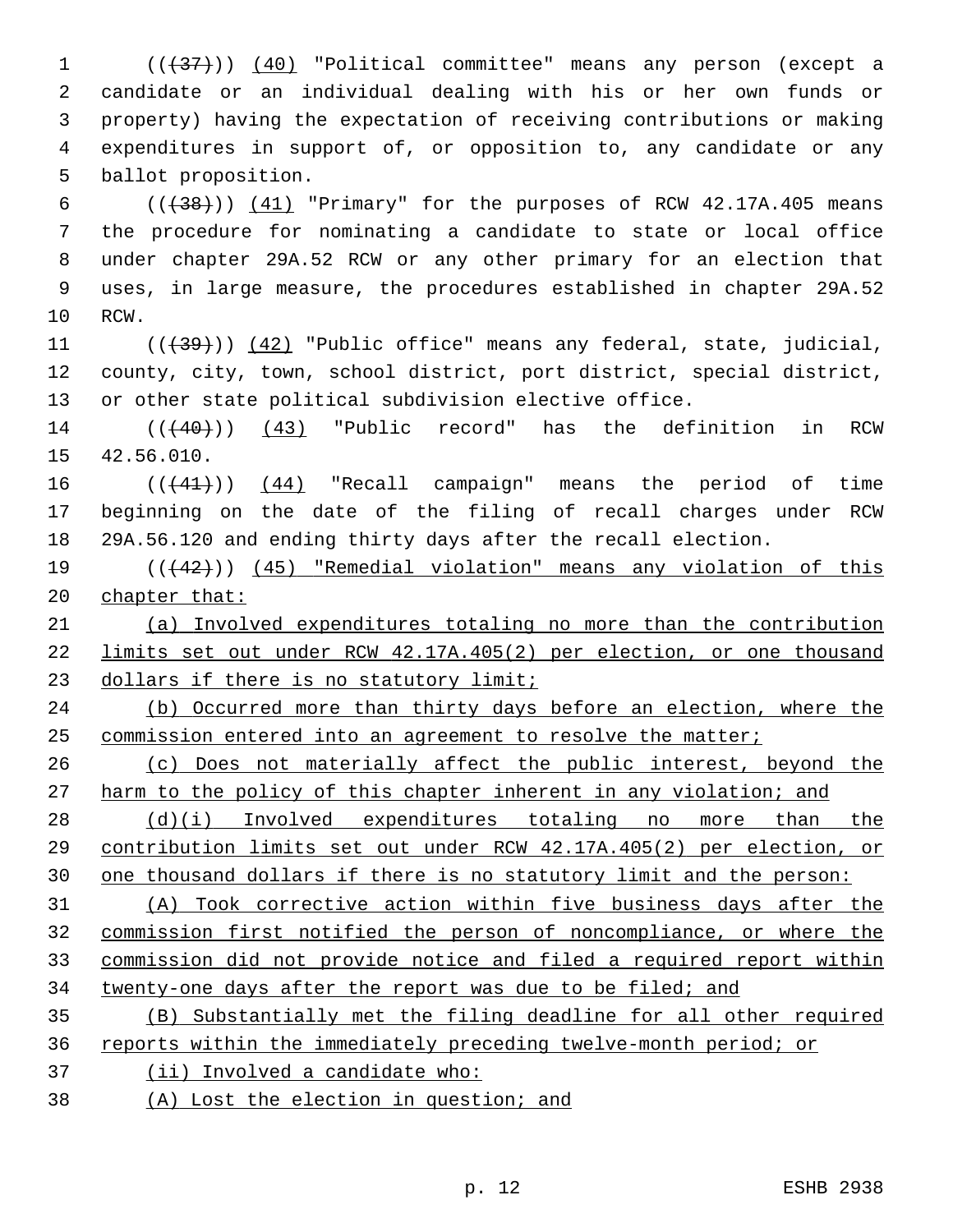(B) Did not receive contributions over one hundred times the contribution limit in aggregate per election during the campaign in question.

 (46)(a) "Sponsor" for purposes of an electioneering communications, independent expenditures, or political advertising means the person paying for the electioneering communication, independent expenditure, or political advertising. If a person acts as an agent for another or is reimbursed by another for the payment, 9 the original source of the payment is the sponsor.

 (b) "Sponsor," for purposes of a political committee, means any person, except an authorized committee, to whom any of the following 12 applies:

 (i) The committee receives eighty percent or more of its contributions either from the person or from the person's members, 15 officers, employees, or shareholders;

 (ii) The person collects contributions for the committee by use of payroll deductions or dues from its members, officers, or 18 employees.

19 (( $(43)$ )) (47) "Sponsored committee" means a committee, other than an authorized committee, that has one or more sponsors.

21 (( $(44)$ )) (48) "State office" means state legislative office or the office of governor, lieutenant governor, secretary of state, attorney general, commissioner of public lands, insurance commissioner, superintendent of public instruction, state auditor, or 25 state treasurer.

 ( $(445)$ ) (49) "State official" means a person who holds a state 27 office.

 ( $(446)$ )) (50) "Surplus funds" mean, in the case of a political committee or candidate, the balance of contributions that remain in the possession or control of that committee or candidate subsequent to the election for which the contributions were received, and that are in excess of the amount necessary to pay remaining debts incurred by the committee or candidate with respect to that election. In the case of a continuing political committee, "surplus funds" mean those contributions remaining in the possession or control of the committee that are in excess of the amount necessary to pay all remaining debts when it makes its final report under RCW 42.17A.255.

38  $((+47))$   $(51)$  "Treasurer" and "deputy treasurer" mean the individuals appointed by a candidate or political committee, pursuant to RCW 42.17A.210, to perform the duties specified in that section.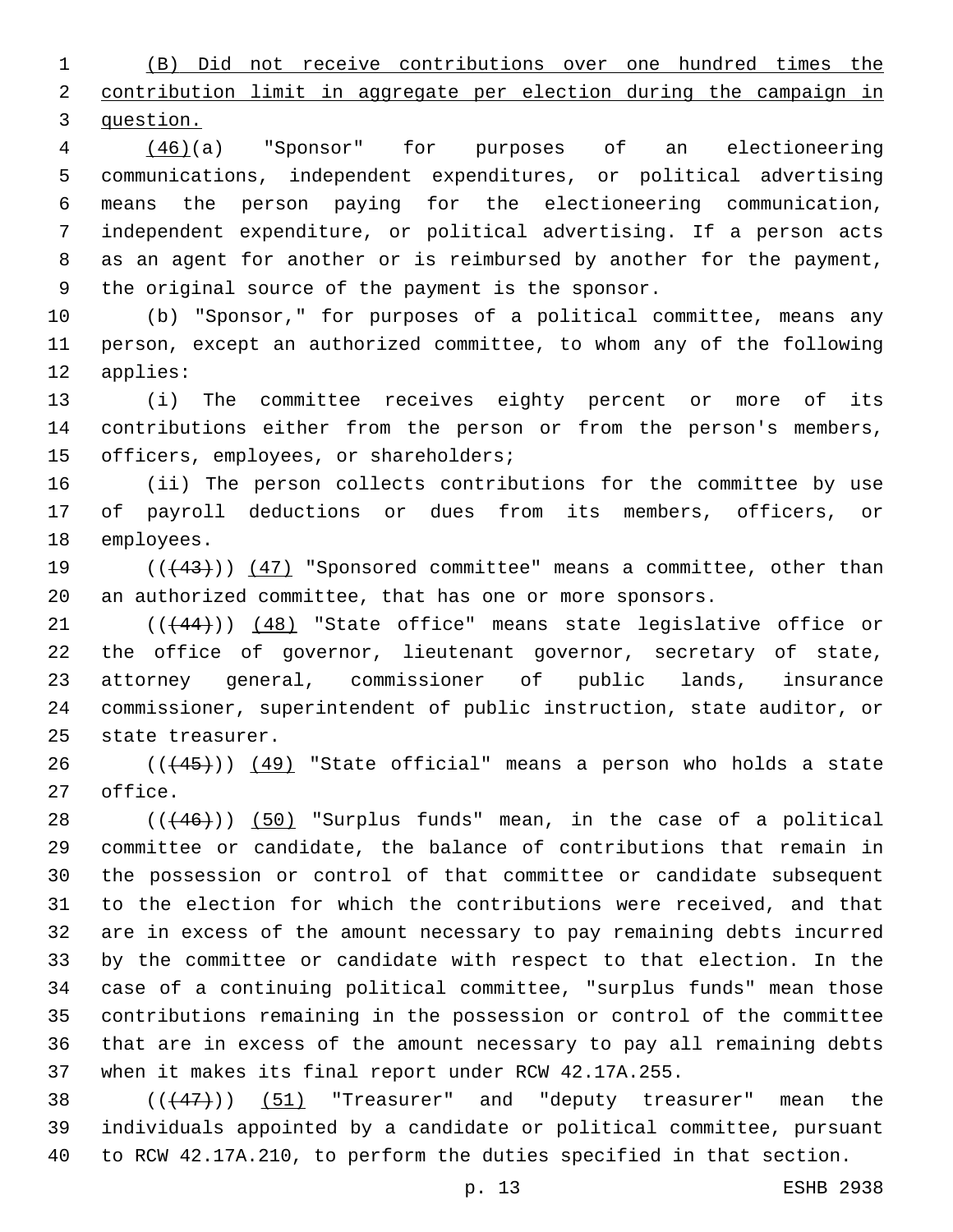**Sec. 3.** RCW 42.17A.055 and 2013 c 166 s 2 are each amended to 2 read as follows:

 (1) The commission shall make available to candidates, public officials, and political committees that are required to file reports under this chapter an electronic filing alternative for submitting financial affairs reports, contribution reports, and expenditure 7 reports.

 (2) The commission shall make available to lobbyists and lobbyists' employers required to file reports under RCW 42.17A.600, 42.17A.615, 42.17A.625, or 42.17A.630 an electronic filing 11 alternative for submitting these reports.

 (3) State agencies required to report under RCW 42.17A.635 must 13 file all reports electronically.

 (4) The commission shall make available to candidates, public officials, political committees, lobbyists, and lobbyists' employers an electronic copy of the appropriate reporting forms at no charge.

 (5) If the electronic filing system provided by the commission is inoperable for any period of time, the commission must keep a record 19 of the date and time of each instance and post outages on its web site. If a report is due on a day the electronic filing system is inoperable, it is not late if filed the first business day the system is back in operation. The commission must provide notice to all reporting entities when the system is back in operation.

 (6) All persons required to file reports under this section shall, at the time of initial filing, provide the commission an email address that shall constitute the official address for purposes of all communications from the commission. The person required to file one or more reports must provide any new email address to the commission within ten days, if the address has changed from that 30 listed on the most recent report. The executive director may waive 31 the email requirement and allow use of a postal address, on the basis of hardship.

## (7) The commission must publish a calendar of significant 34 reporting dates on its web site.

 **Sec. 4.** RCW 42.17A.110 and 2015 c 225 s 55 are each amended to 36 read as follows:

37 The commission may:

 (1) Adopt, amend, and rescind suitable administrative rules to carry out the policies and purposes of this chapter, which rules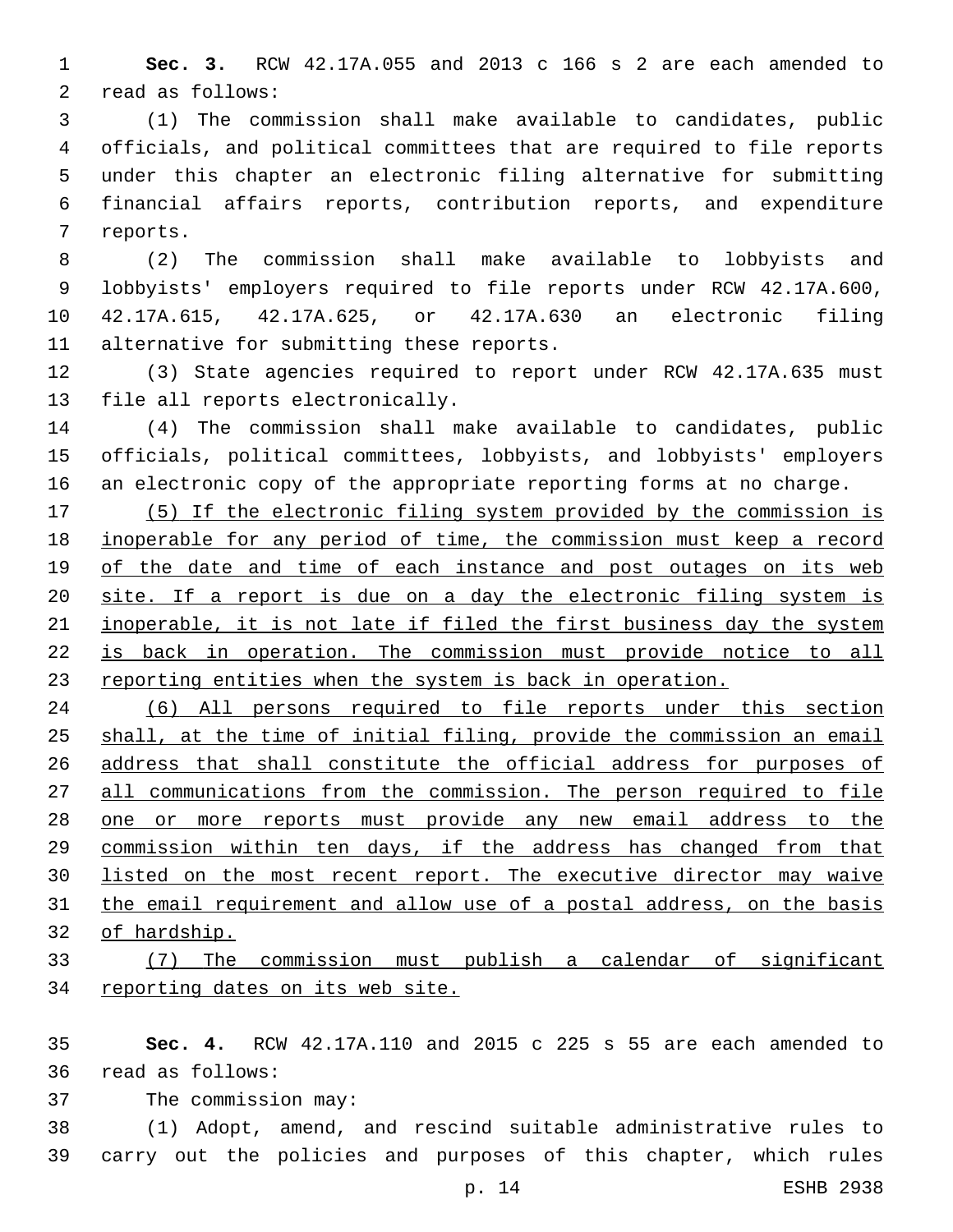shall be adopted under chapter 34.05 RCW. Any rule relating to campaign finance, political advertising, or related forms that would otherwise take effect after June 30th of a general election year shall take effect no earlier than the day following the general 5 election in that year;

 (2) Appoint an executive director and set, within the limits established by the office of financial management under RCW 43.03.028, the executive director's compensation. The executive director shall perform such duties and have such powers as the commission may prescribe and delegate to implement and enforce this chapter efficiently and effectively. The commission shall not delegate its authority to adopt, amend, or rescind rules nor may it 13 delegate authority to determine ((whether)) that an actual violation of this chapter has occurred or to assess penalties for such 15 violations;

 (3) Prepare and publish reports and technical studies as in its judgment will tend to promote the purposes of this chapter, including reports and statistics concerning campaign financing, lobbying, financial interests of elected officials, and enforcement of this 20 chapter;

 (4) Conduct, as it deems appropriate, audits and field 22 investigations;

 (5) Make public the time and date of any formal hearing set to determine whether a violation has occurred, the question or questions 25 to be considered, and the results thereof;

 (6) Administer oaths and affirmations, issue subpoenas, and compel attendance, take evidence, and require the production of any records relevant to any investigation authorized under this chapter, 29 or any other proceeding under this chapter;

30 (7) Adopt a code of fair campaign practices;

 (8) Adopt rules relieving candidates or political committees of obligations to comply with the election campaign provisions of this chapter, if they have not received contributions nor made expenditures in connection with any election campaign of more than 35 five thousand dollars; and

 (9) ((Adopt rules prescribing reasonable requirements for keeping accounts of, and reporting on a quarterly basis, costs incurred by state agencies, counties, cities, and other municipalities and political subdivisions in preparing, publishing, and distributing legislative information. For the purposes of this subsection,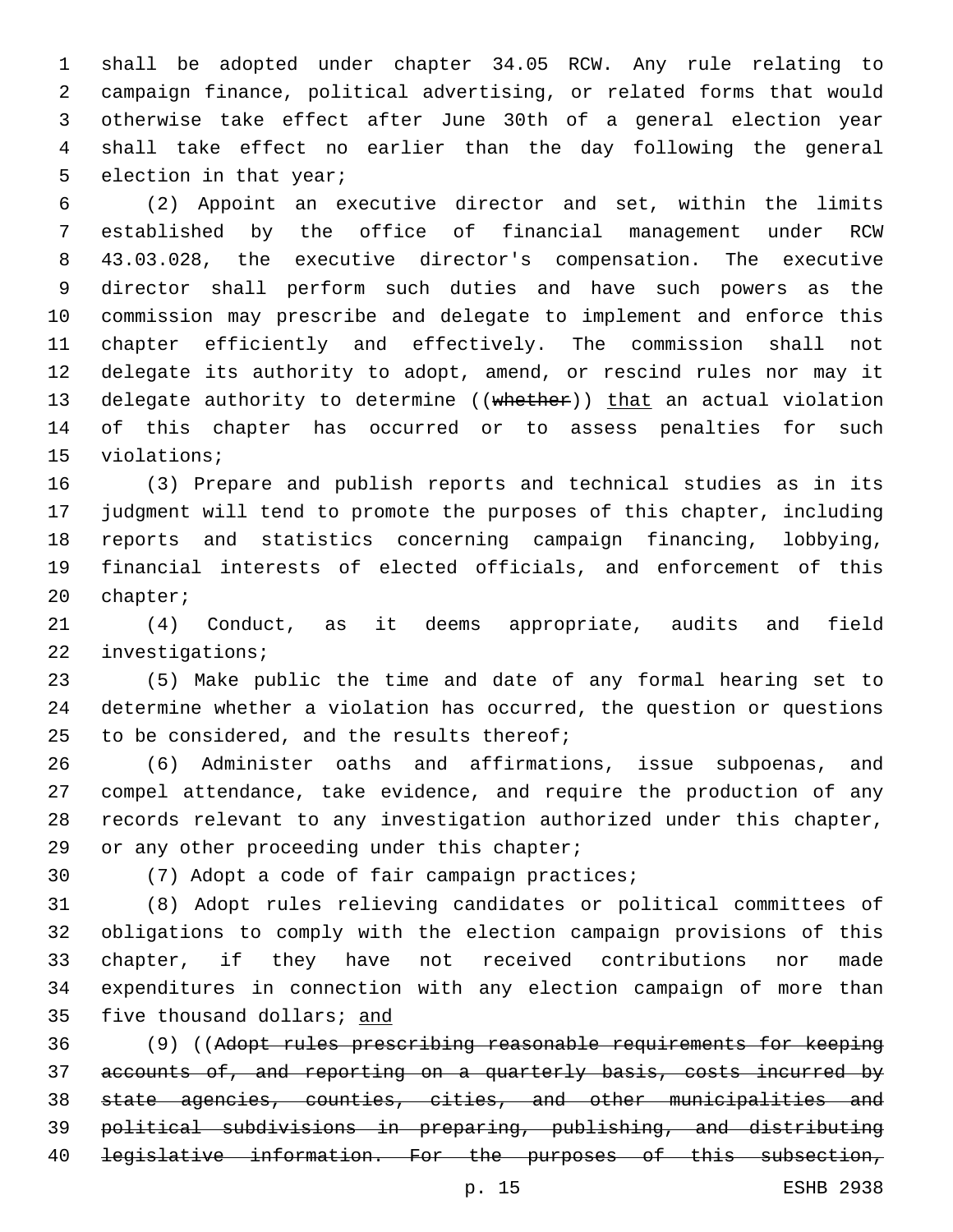"legislative information" means books, pamphlets, reports, and other materials prepared, published, or distributed at substantial cost, a substantial purpose of which is to influence the passage or defeat of any legislation. The state auditor in his or her regular examination of each agency under chapter 43.09 RCW shall review the rules, accounts, and reports and make appropriate findings, comments, and 7 recommendations concerning those agencies; and

  $(10)$ )) Develop and provide to filers a system for certification of reports required under this chapter which are transmitted by facsimile or electronically to the commission. Implementation of the program is contingent on the availability of funds.

 **Sec. 5.** RCW 42.17A.220 and 2010 c 205 s 3 and 2010 c 204 s 405 are each reenacted and amended to read as follows:

 (1) All monetary contributions received by a candidate or 15 political committee shall be deposited by ((the treasurer or deputy 16 treasurer)) candidates, political committee members, paid staff, and treasurers in a depository in an account established and designated for that purpose. Such deposits shall be made within five business 19 days of receipt of the contribution. For online or credit card contributions, the contribution is considered received at the time 21 the transfer is made from the merchant account to a political 22 committee account, except that a contribution made to a candidate who is a state official or legislator outside the restriction period established in RCW 42.17A.560, but transferred to the candidate's account within the restricted period, is considered received outside of the restriction period.

 (2) Political committees that support or oppose more than one candidate or ballot proposition, or exist for more than one purpose, may maintain multiple separate bank accounts within the same 30 designated depository for such purpose only if:

31 (a) Each such account bears the same name;

 (b) Each such account is followed by an appropriate designation that accurately identifies its separate purpose; and

 (c) Transfers of funds that must be reported under RCW 35 ((42.17A.240(1)(e))) 42.17A.240(5) are not made from more than one 36 such account.

 (3) Nothing in this section prohibits a candidate or political committee from investing funds on hand in a depository in bonds, certificates, or tax-exempt securities, or in savings accounts or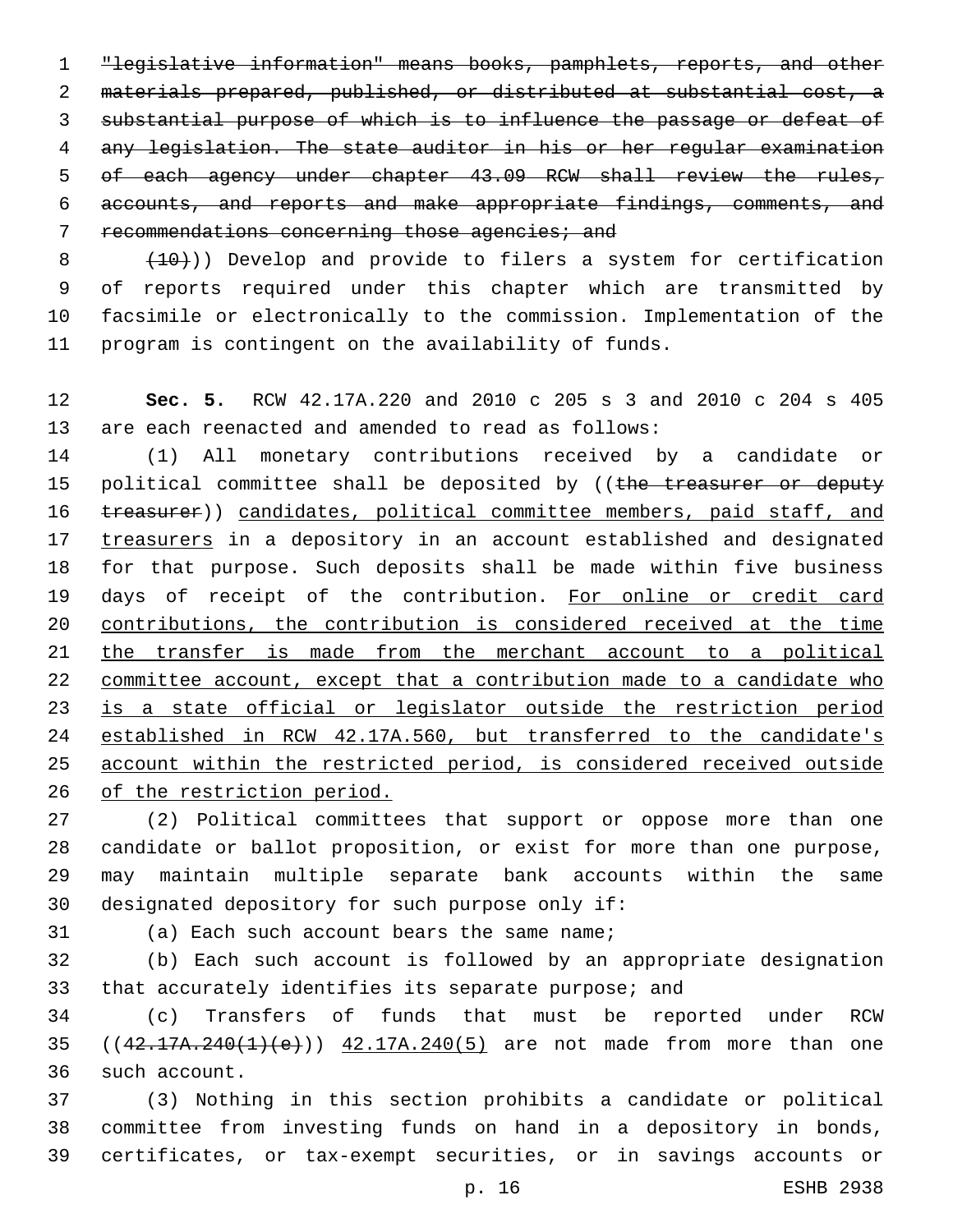other similar instruments in financial institutions, or in mutual 2 funds other than the depository but only if:

 (a) The commission ((are [is])) is notified in writing of the initiation and the termination of the investment; and

 (b) The principal of such investment, when terminated together with all interest, dividends, and income derived from the investment, is deposited in the depository in the account from which the investment was made and properly reported to the commission before 9 any further disposition or expenditure.

 (4) Accumulated unidentified contributions, other than those made by persons whose names must be maintained on a separate and private list by a political committee's treasurer pursuant to RCW 13 ((42.17A.240(1)(b))) 42.17A.240(2), in excess of one percent of the total accumulated contributions received in the current calendar year, or three hundred dollars, whichever is more, may not be deposited, used, or expended, but shall be returned to the donor if his or her identity can be ascertained. If the donor cannot be ascertained, the contribution shall escheat to the state and shall be paid to the state treasurer for deposit in the state general fund.

 **Sec. 6.** RCW 42.17A.225 and 2011 c 60 s 22 are each amended to 21 read as follows:

 (1) In addition to the provisions of this section, a continuing political committee shall file and report on the same conditions and at the same times as any other committee in accordance with the provisions of RCW 42.17A.205, 42.17A.210, and 42.17A.220.

 (2) A continuing political committee shall file with the commission a report on the tenth day of each month detailing expenditures made and contributions received for the preceding calendar month. This report need only be filed if either the total contributions received or total expenditures made since the last such report exceed two hundred dollars. The report shall be on a form supplied by the commission and shall include the following information:33

(a) The information required by RCW 42.17A.240;

 (b) Each expenditure made to retire previously accumulated debts of the committee identified by recipient, amount, and date of 37 payments;

(c) Other information the commission shall prescribe by rule.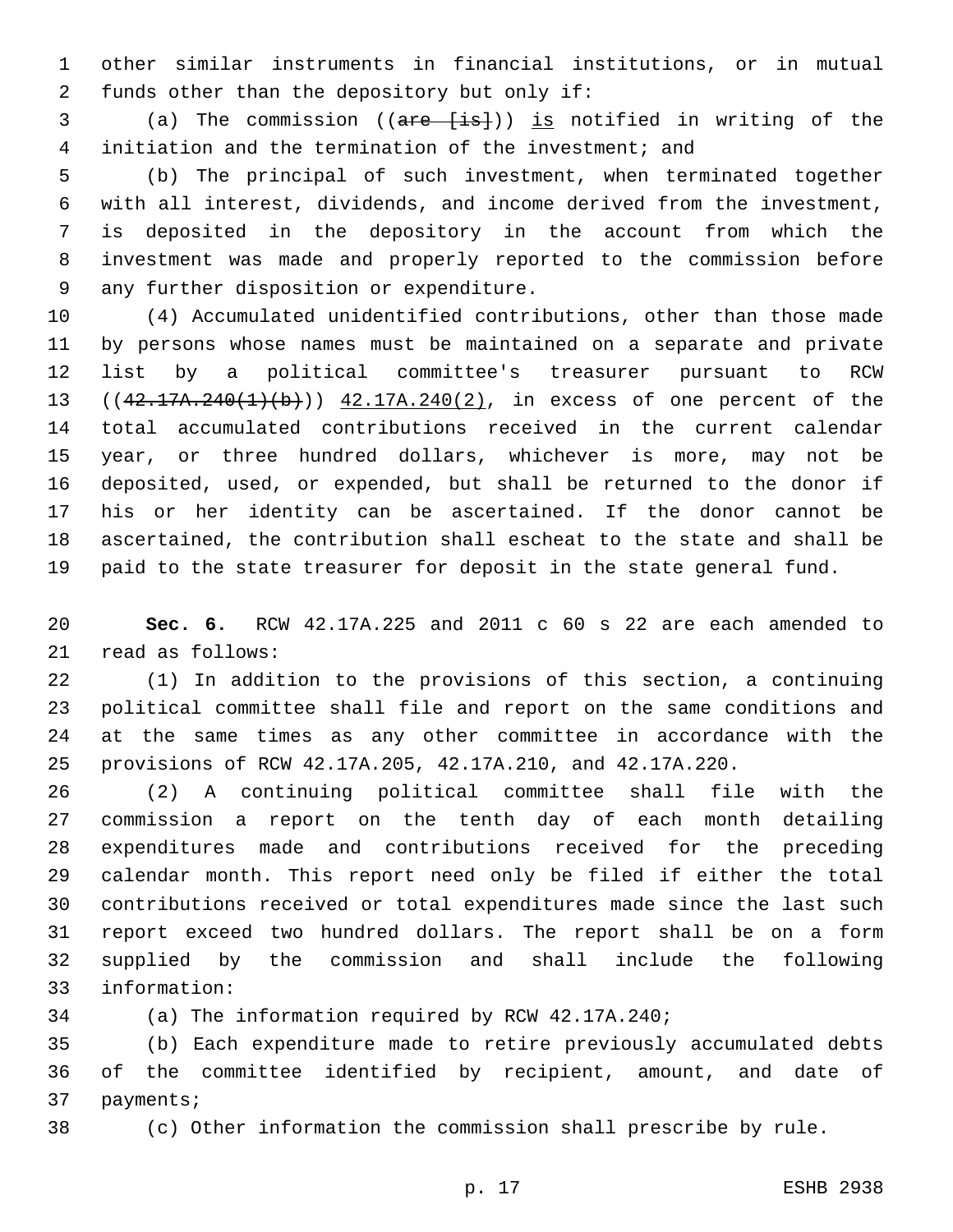(3) If a continuing political committee makes a contribution in support of or in opposition to a candidate or ballot proposition within sixty days before the date that the candidate or ballot proposition will be voted upon, the committee shall report pursuant 5 to RCW 42.17A.235.

 (4)(a) A continuing political committee shall file reports as 7 required by this chapter until  $((\pm \pm \text{ is dissolved}))$  the committee has ceased to function and intends to dissolve, at which time, when there is no outstanding debt or obligation and the committee is concluded 10 in all respects, a final report shall be filed. Upon submitting a final report, the continuing political committee must file notice of intent to dissolve with the commission and the commission must post 13 the notice on its web site.

 (b) The continuing political committee may dissolve sixty days 15 after it files its notice to dissolve, only if:

16 (i) The continuing political committee does not make any expenditures or engage in any political activity or any other activities that generate additional reporting requirements under this 19 chapter after filing such notice;

20 (ii) No complaint or court action, pursuant to this chapter, is pending against the continuing political committee; and

 (iii) All penalties assessed by the commission or court order are paid by the continuing political committee.

 (c) The continuing political committee must continue to report regularly as required under this chapter until all the conditions under (b) of this subsection are resolved.

 (d) The treasurer may not close the continuing political committee's bank account before the political committee has dissolved.

 (e) Upon dissolution, the commission must issue an acknowledgment 31 of dissolution, the duties of the treasurer shall cease, and there 32 shall be no further obligations ((to make any further reports)) under 33 this chapter.

 (5) The treasurer shall maintain books of account, current within five business days, that accurately reflect all contributions and 36 expenditures. During the ((eight)) ten calendar days immediately preceding the date of any election that the committee has received any contributions or made any expenditures, the books of account shall be kept current within one business day and shall be open for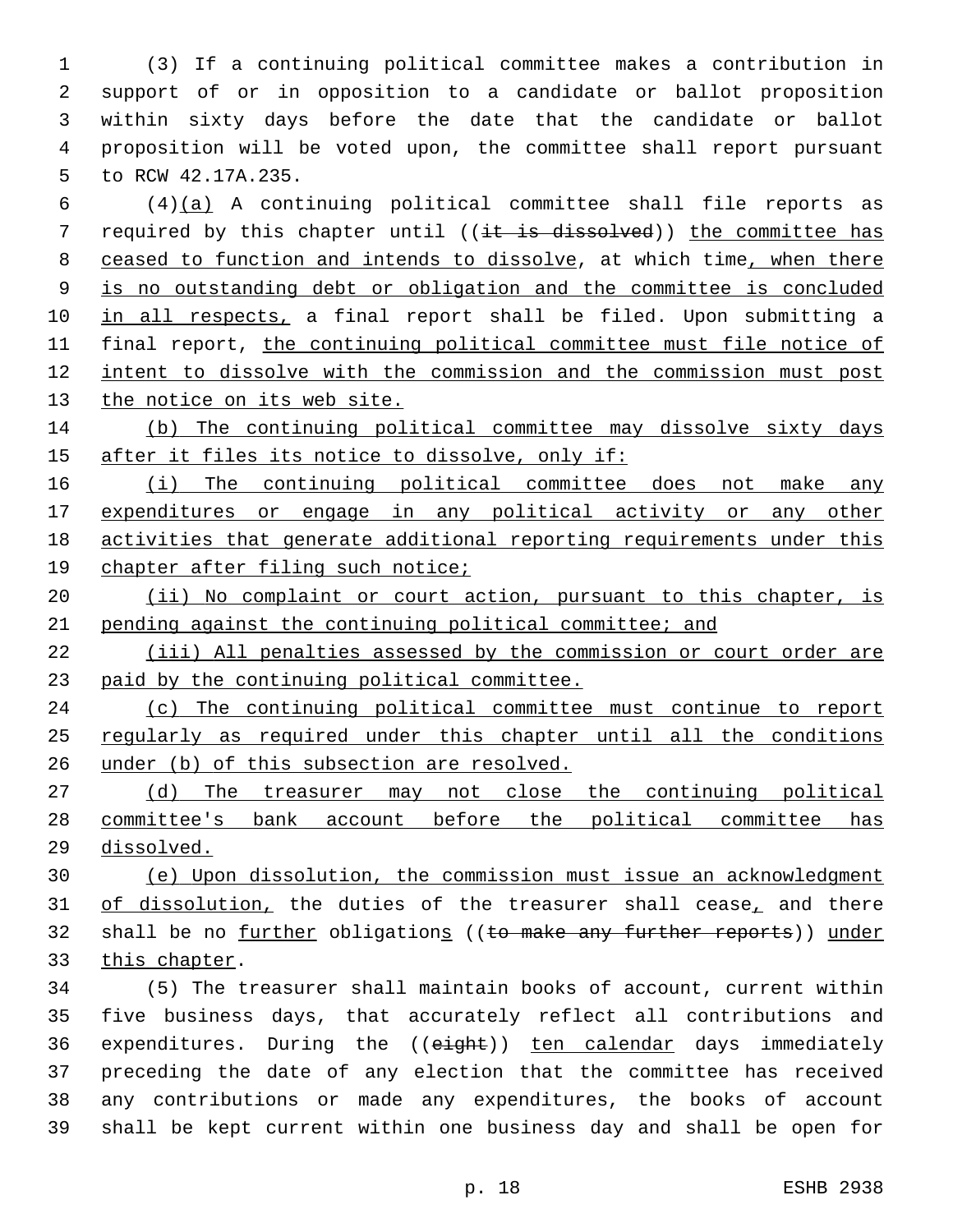public inspection in the same manner as provided for candidates and 2 other political committees in RCW  $42.17A.235((+4))$   $(6)$ .

 (6) All reports filed pursuant to this section shall be certified 4 as correct by the treasurer.

 (7) The treasurer shall preserve books of account, bills, receipts, and all other financial records of the campaign or political committee for not less than five calendar years following 8 the year during which the transaction occurred.

 **Sec. 7.** RCW 42.17A.235 and 2015 c 54 s 1 are each amended to 10 read as follows:

 (1) In addition to the information required under RCW 42.17A.205 12 and  $42.17A.210$ , ((on the day the treasurer is designated,)) each candidate or political committee must file with the commission a 14 report of all contributions received and expenditures made ((prior to 15 that date, if any)) as a political committee on the next reporting date pursuant to the timeline established in this section.

 (2) Each treasurer shall file with the commission a report, for each election in which a candidate or political committee is participating, containing the information required by RCW 42.17A.240 20 at the following intervals:

 (a) On the twenty-first day and the seventh day immediately 22 preceding the date on which the election is held; and

23 (b) On the tenth day of the first full month after the 24 election( $(\div \text{ and})$ ).

 (( $\left( +e+ \right)$ ) (3) Each treasurer shall file with the commission a 26 report on the tenth day of each month  $((\frac{1}{2}n))$  during which  $((no-other$ 27 reports are required to be filed under this section)) the candidate or political committee is not participating in an election campaign, only if the committee has received a contribution or made an expenditure in the preceding calendar month and either the total contributions received or total expenditures made since the last such 32 report exceed two hundred dollars.

 (4) The report filed twenty-one days before the election shall report all contributions received and expenditures made as of the end of one business day before the date of the report. The report filed seven days before the election shall report all contributions received and expenditures made as of the end of one business day before the date of the report. Reports filed on the tenth day of the month shall report all contributions received and expenditures made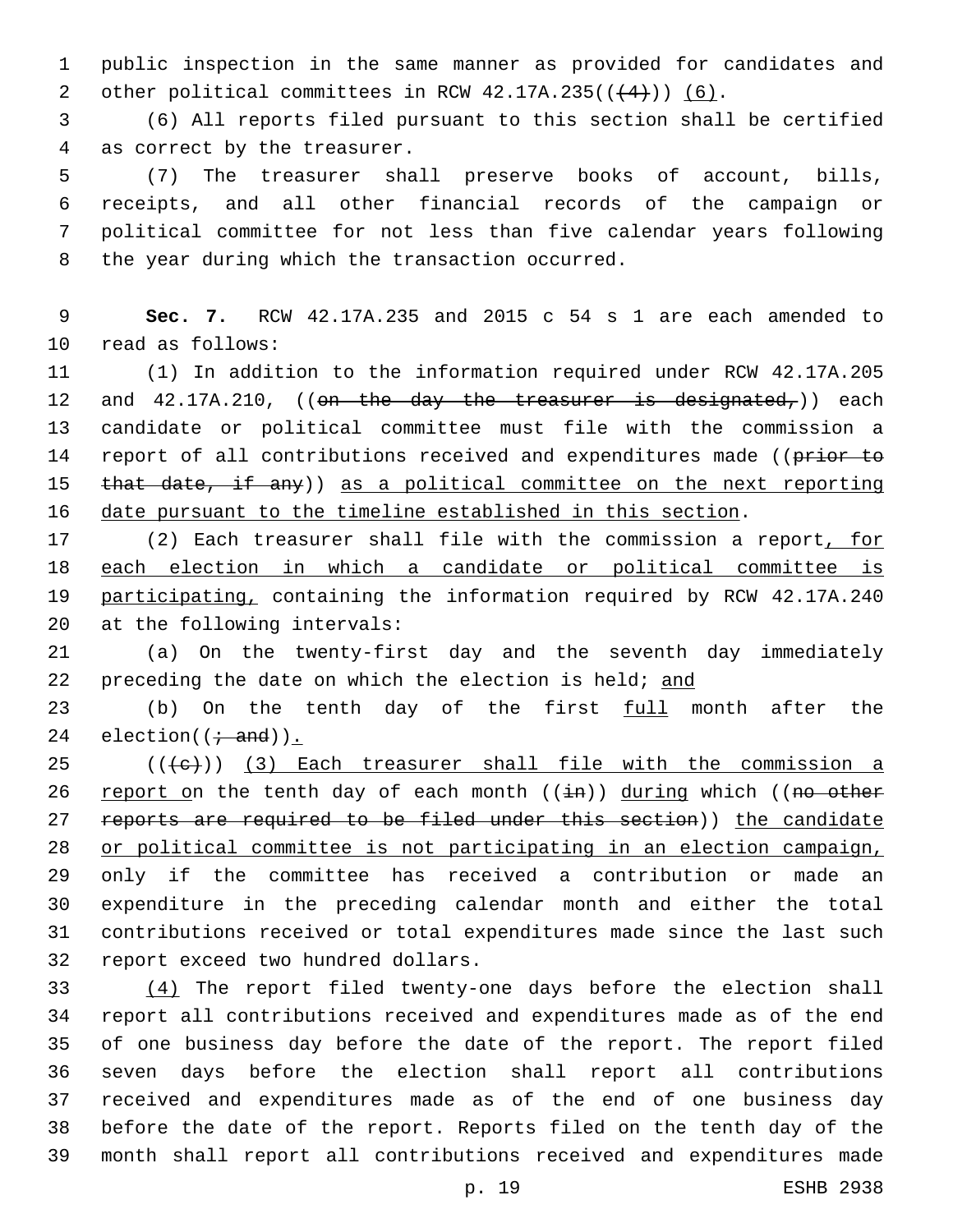from the closing date of the last report filed through the last day of the month preceding the date of the current report.

 ( $(\frac{43}{})$ ) (5) For the period beginning the first day of the fourth month preceding the date of the special election, or for the period beginning the first day of the fifth month before the date of the general election, and ending on the date of that special or general election, each Monday the treasurer shall file with the commission a report of each bank deposit made during the previous seven calendar days. The report shall contain the name of each person contributing the funds and the amount contributed by each person. However, persons who contribute no more than twenty-five dollars in the aggregate are not required to be identified in the report. A copy of the report shall be retained by the treasurer for his or her records. In the 14 event of deposits made by ((a deputy treasurer)) candidates, political committee members, or paid staff other than the treasurer, 16 the copy shall be ((forwarded)) immediately provided to the treasurer for his or her records. Each report shall be certified as correct by 18 the treasurer (( $or$  deputy treasurer making the deposit)).

 $((+4))$   $(6)(a)$  The treasurer or candidate shall maintain books of account accurately reflecting all contributions and expenditures on a current basis within five business days of receipt or expenditure. 22 During the ((eight)) ten calendar days immediately preceding the date of the election the books of account shall be kept current within one business day. As specified in the committee's statement of organization filed under RCW 42.17A.205, the books of account must be 26 open for public inspection by appointment at  $((the desired) ) a$ 27 place agreed upon by both the treasurer and the requestor, for 28 inspections between  $((8:00)$  9:00 a.m. and  $((8:00)$  5:00 p.m. on any 29 day from the ((eighth)) tenth calendar day immediately before the election through the day immediately before the election, other than Saturday, Sunday, or a legal holiday. It is a violation of this chapter for a candidate or political committee to refuse to allow and keep an appointment for an inspection to be conducted during these authorized times and days. The appointment must be allowed at an 35 authorized time and day for such inspections that is within ((twenty-36 four)) forty-eight hours of the time and day that is requested for the inspection. The treasurer may provide digital access or copies of the books of account in lieu of scheduling an appointment at a designated place for inspection.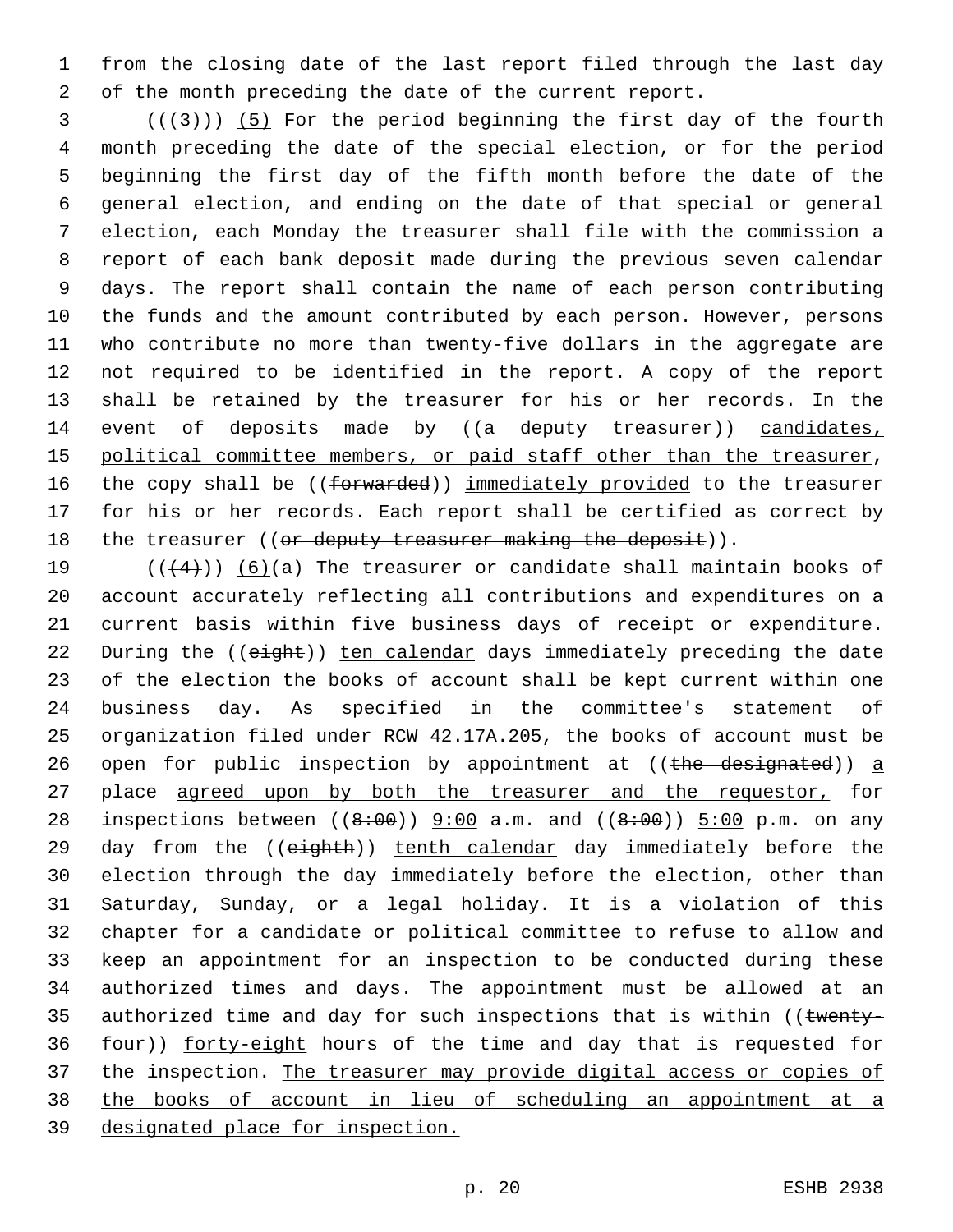(b) At the time of making the appointment, a person wishing to inspect the books of account must provide the treasurer the name and telephone number of the person wishing to inspect the books of account. The person inspecting the books of account must show photo 5 identification before the inspection begins.

 (c) A treasurer may refuse to show the books of account to any person who does not make an appointment or provide the required identification. The commission may issue limited rules to modify the requirements set forth in this section in consideration of other technology and best practices.

11  $((+5+))$   $(7)$  Copies of all reports filed pursuant to this section shall be readily available for public inspection by appointment, 13 pursuant to subsection  $((+4))$  (6) of this section( $(-4)$ 14 principal headquarters or, if there is no headquarters, at the 15 address of the treasurer or such other place as may be authorized by 16 the commission)).

17  $((+6+))$   $(8)$  The treasurer or candidate shall preserve books of account, bills, receipts, and all other financial records of the 19 campaign or political committee for not less than  $((five))$  two calendar years following the year during which the transaction 21 occurred or for any longer period as otherwise required by law.

 $(1)$  (( $(1)$ )) (9) All reports filed pursuant to subsection (1) or (2) of this section shall be certified as correct by the candidate and 24 the treasurer.

 ( $(\overline{+8})$ ) (10) It is not a violation of this section to submit an amended report within twenty-one days of filing an underlying report if:

28 (a) The report is accurately amended;

 (b) The corrected report is filed more than thirty days before an election;

 (c) The total aggregate dollar amount of the adjustment for the individual report is within three times the contribution limit per 33 election or two hundred dollars, whichever is greater; and

 (d) The committee reported all information that was available to it at the time of filing, or made a good-faith effort to do so, or if a refund of a contribution or expenditure is being reported.

 (11)(a) When there is no outstanding debt or obligation, the campaign fund is closed, ((and)) the campaign is concluded in all 39 respects ((or in the case of a political committee)), and the 40 committee has ceased to function and ((has dissolved)) intends to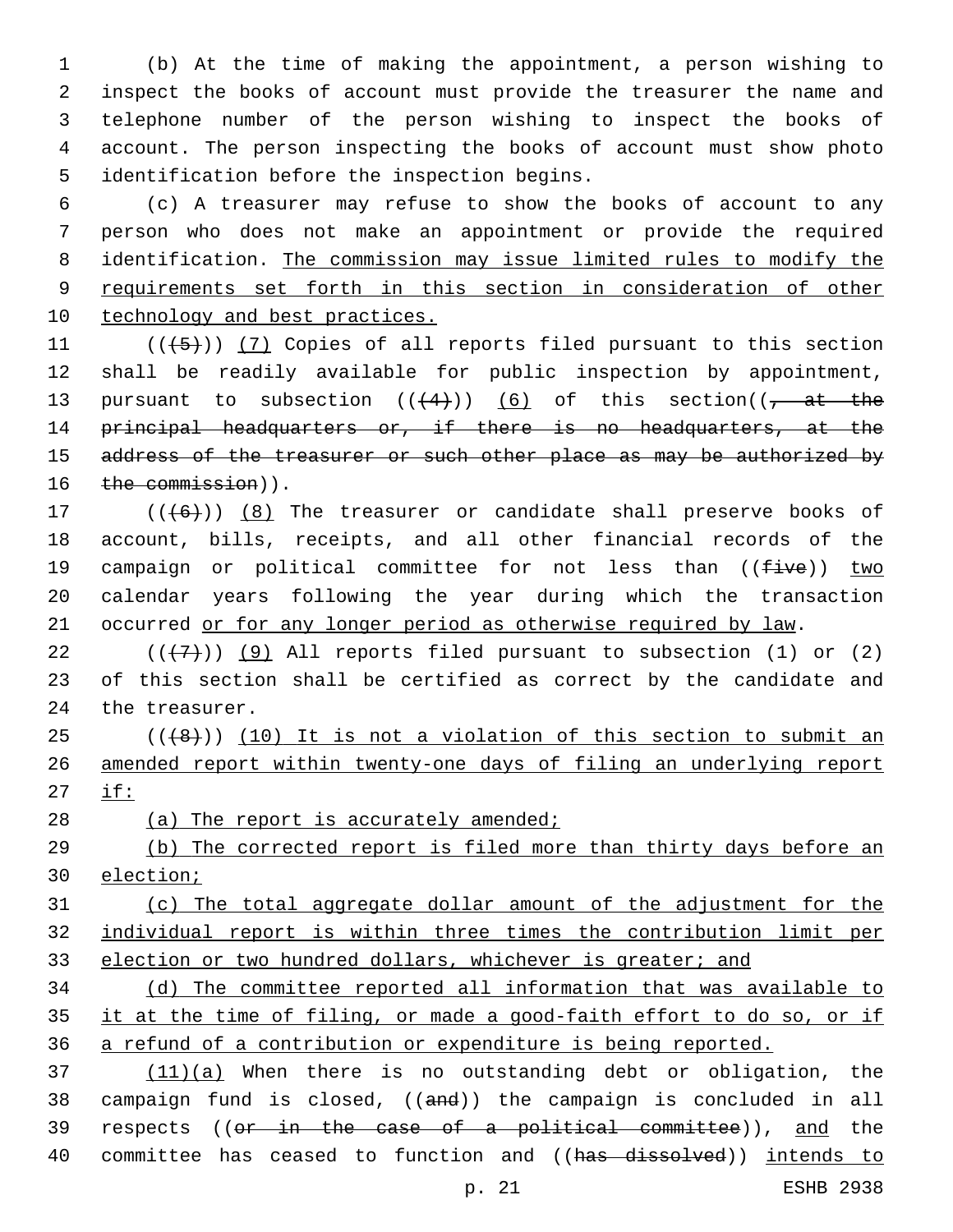1 dissolve, the treasurer shall file a final report. Upon submitting a 2 final report, the committee must file notice of intent to dissolve 3 with the commission and the commission must post the notice on its web site. (b) Any committee may dissolve sixty days after it files its notice to dissolve, only if: (i) The political committee does not make any expenditures or engage in any political activity or any other activities that generate additional reporting requirements under this chapter after 10 filing such notice; (ii) No complaint or court action under this chapter is pending against the political committee; and 13 (iii) All penalties assessed by the commission or court order are paid by the political committee. (c) The political committee must continue to report regularly as required under this chapter until all the conditions under (b) of 17 this subsection are resolved. (d) The treasurer may not close the political committee's bank account before the political committee has dissolved. (e) Upon dissolution, the commission must issue an acknowledgment 21 of dissolution, the duties of the treasurer shall cease, and there ((is)) shall be no further obligations ((to make any further 23 reports)) under this chapter. **Sec. 8.** RCW 42.17A.240 and 2010 c 204 s 409 are each amended to read as follows:25 Each report required under RCW 42.17A.235 (1) and (2) must be certified as correct by the treasurer and the candidate and shall 28 disclose the following: (1) The funds on hand at the beginning of the period; (2) The name and address of each person who has made one or more contributions during the period, together with the money value and date of each contribution and the aggregate value of all contributions received from each person during the campaign, or in

36 (a) ((Pledges in the aggregate of less than one hundred dollars 37 from any one person need not be reported;

35 year, with the following exceptions:

 $\left(\frac{b}{b}\right)$ ) Income that results from a fund-raising activity conducted in accordance with RCW 42.17A.230 may be reported as one lump sum,

the case of a continuing political committee, the current calendar

p. 22 ESHB 2938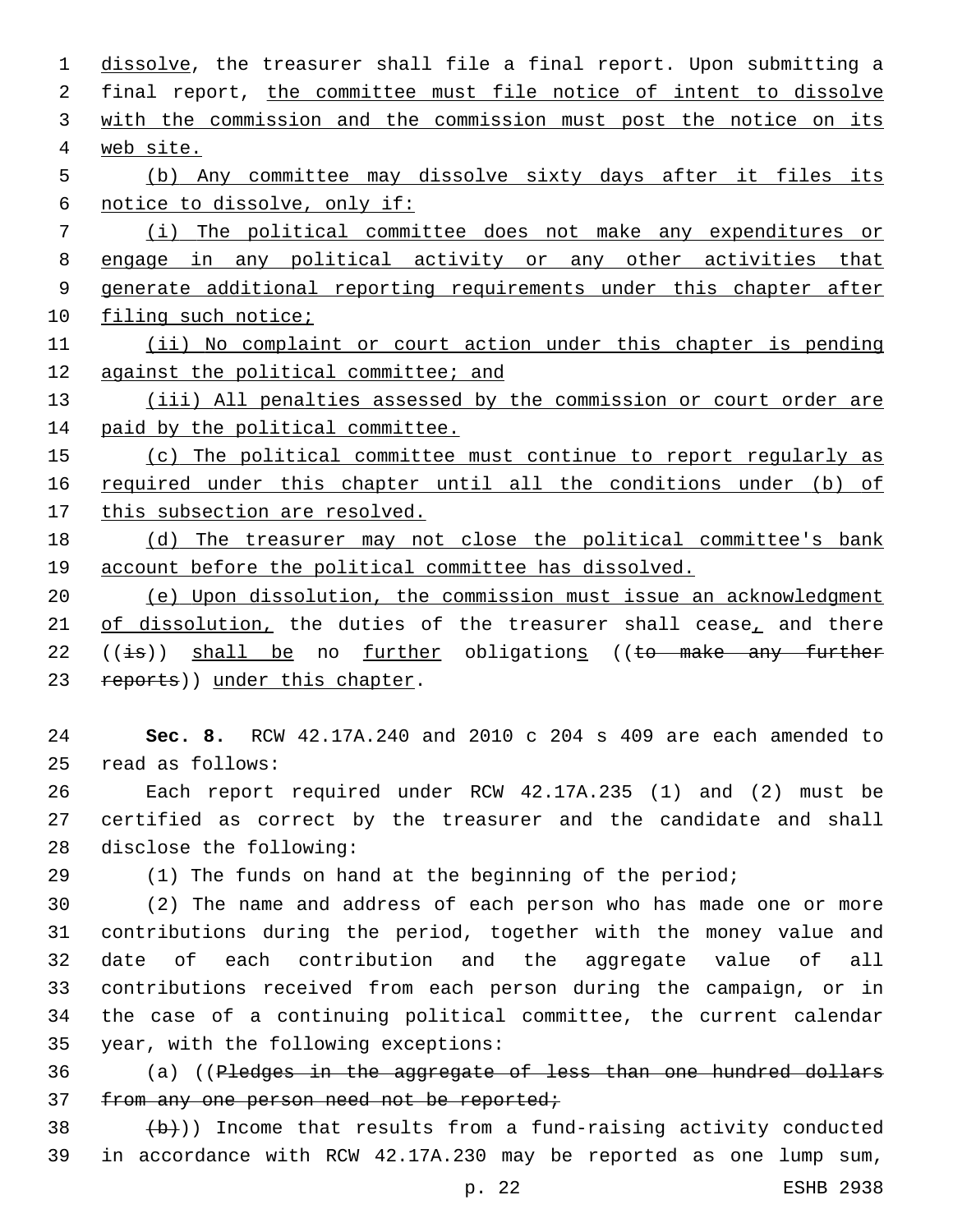with the exception of that portion received from persons whose names and addresses are required to be included in the report required by 3 RCW 42.17A.230;

 (( $\left(\frac{1}{e}\right)$ ) (b) Contributions of no more than twenty-five dollars in the aggregate from any one person during the election campaign may be reported as one lump sum if the treasurer maintains a separate and private list of the name, address, and amount of each such 8 contributor; and

9  $((\{d\}))(c)$  The money value of contributions of postage shall be 10 the face value of the postage;

 (3) Each loan, promissory note, or security instrument to be used by or for the benefit of the candidate or political committee made by any person, including the names and addresses of the lender and each person liable directly, indirectly or contingently and the date and 15 amount of each such loan, promissory note, or security instrument;

- -

(4) All other contributions not otherwise listed or exempted;

 (5) The name and address of each candidate or political committee to which any transfer of funds was made, including the amounts and 19 dates of the transfers;

 (6) The name and address of each person to whom an expenditure was made in the aggregate amount of more than fifty dollars during the period covered by this report, the amount, date, and purpose of 23 each expenditure, and the total sum of all expenditures;

 (7) The name and address of each person directly compensated for soliciting or procuring signatures on an initiative or referendum petition, the amount of the compensation to each person, and the total expenditures made for this purpose. Such expenditures shall be reported under this subsection in addition to what is required to be 29 reported under subsection (6) of this section;

 $(8)(a)$  The name and address of any person and the amount owed for 31 any debt((<del>, obligation, note, unpaid loan, or other liability in the</del>  $a$ mount)) with a value of more than (( $t$ wo)) seven hundred fifty 33 dollars ((or in the amount of more than fifty dollars that has been 34 outstanding for over thirty days)) that has not been paid for any invoices submitted, goods received, or services performed, within five business days during the period within thirty days before an election, or within ten business days during any other period.

(b) For purposes of this subsection, debt does not include: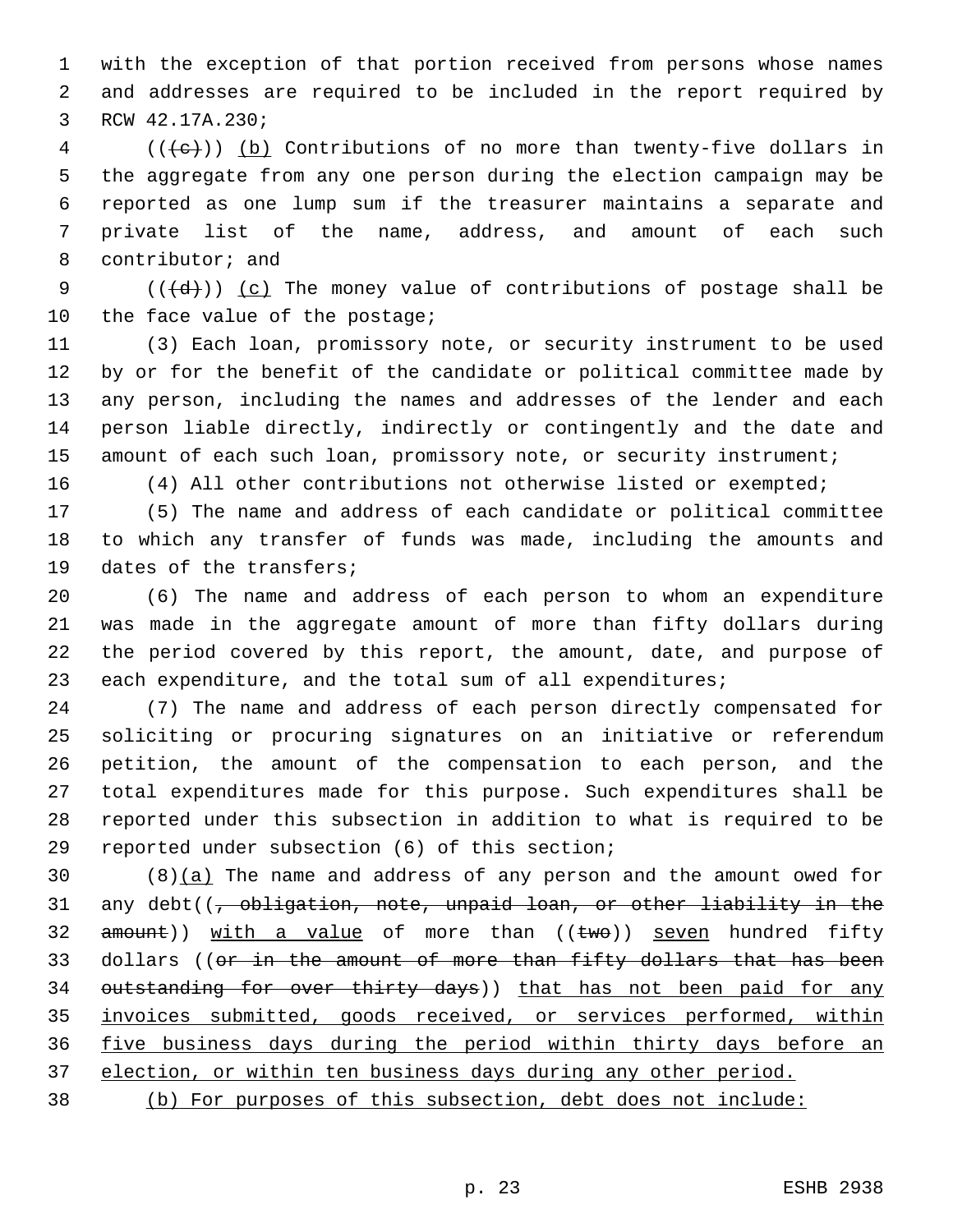(i) Regularly recurring expenditures of the same amount that have 2 already been reported at least once and that are not late or outstanding; or (ii) Any obligations already reported to pay for goods and services made by a third party on behalf of a candidate or political committee after the original payment or debt to that party has been 7 reported; (9) The surplus or deficit of contributions over expenditures; (10) The disposition made in accordance with RCW 42.17A.430 of 10 any surplus funds; and (11) Any other information required by the commission by rule in conformance with the policies and purposes of this chapter. **Sec. 9.** RCW 42.17A.255 and 2011 c 60 s 24 are each amended to 14 read as follows: 15 (1) ((For the purposes of this section the term "independent expenditure" means any expenditure that is made in support of or in opposition to any candidate or ballot proposition and is not otherwise required to be reported pursuant to RCW 42.17A.220, 42.17A.235, and 42.17A.240. "Independent expenditure" does not include: An internal political communication primarily limited to the contributors to a political party organization or political action 22 committee, or the officers, management staff, and stockholders of a 23 corporation or similar enterprise, or the members of a labor 24 organization or other membership organization; or the rendering of personal services of the sort commonly performed by volunteer campaign workers, or incidental expenses personally incurred by volunteer campaign workers not in excess of fifty dollars personally 28 paid for by the worker. "Volunteer services," for the purposes of this section, means services or labor for which the individual is not compensated by any person.  $(2)$ )) Within five days after the date of making an independent expenditure that by itself or when added to all other such independent expenditures made during the same election campaign by 34 the same person equals ((one hundred dollars or more)) the contribution limit per election found in RCW 42.17A.405 for that

36 office, or within five days after the date of making an independent expenditure for which no reasonable estimate of monetary value is practicable, whichever occurs first, the person who made the independent expenditure shall file with the commission an initial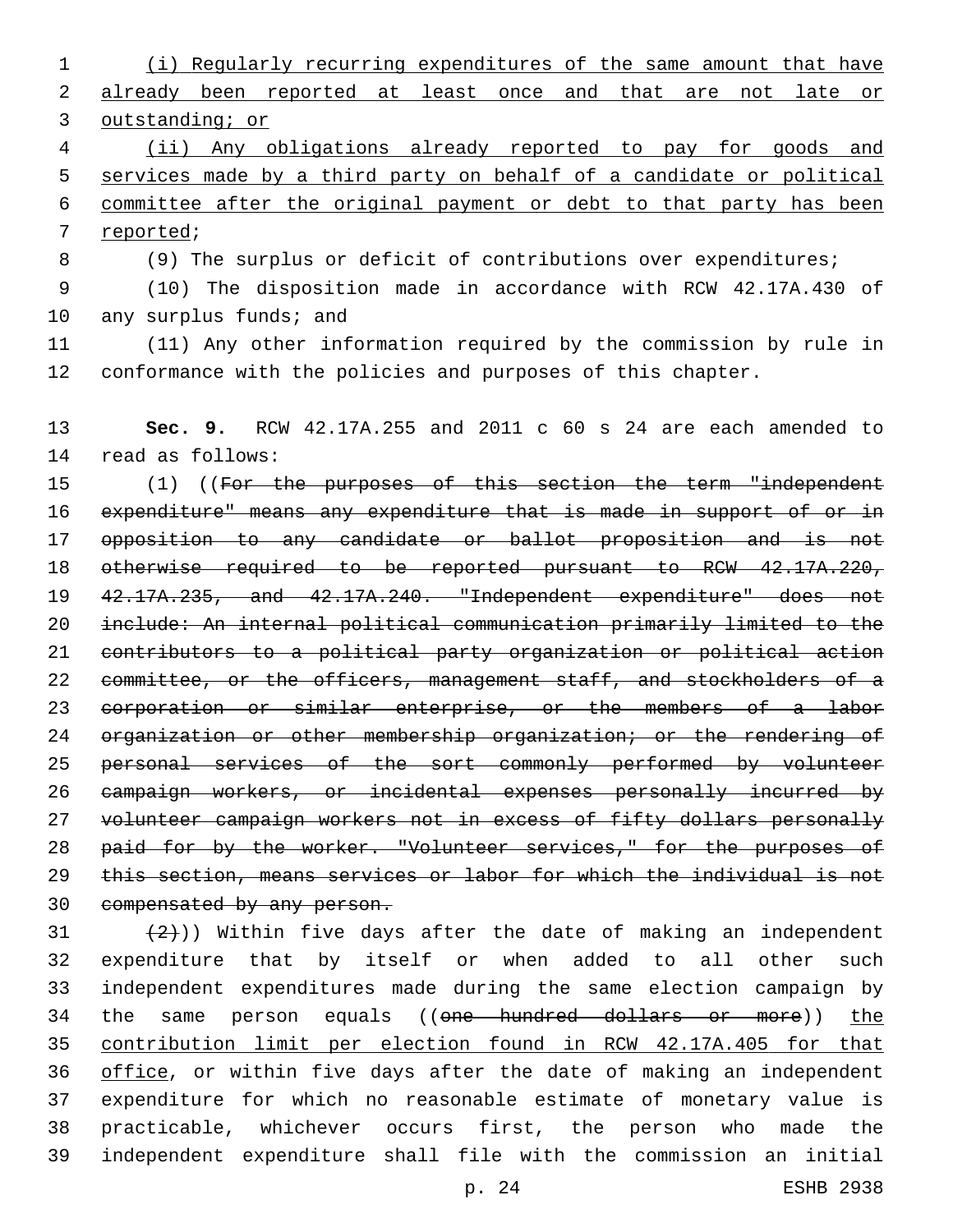report of all independent expenditures made during the campaign prior to and including such date. Any expenditure in excess of one thousand dollars for a local measure or two thousand dollars for a statewide measure in support of or opposition to a ballot measure must be reported as an in-kind contribution to a political committee associated with support or opposition to that ballot measure or, in the event no such committee exists, reported as an independent expenditure.

 $((+3+))$   $(2)$  At the following intervals each person who is 10 required to file an initial report pursuant to subsection  $((+2))$   $(1)$  of this section shall file with the commission a further report of the independent expenditures made since the date of the last report:

 (a) On the twenty-first day and the seventh day preceding the 14 date on which the election is held; and

(b) On the tenth day of the first month after the election; and

 (c) On the tenth day of each month in which no other reports are required to be filed pursuant to this section. However, the further 18 reports required by this subsection  $((+3+))$  (2) shall only be filed if the reporting person has made an independent expenditure since the 20 date of the last previous report filed.

21 (The report filed pursuant to paragraph (a) of this subsection  $(3)$  shall be the final report, and upon submitting such final report 23 the duties of the reporting person shall cease, and)) If the reporting person has not made any independent expenditures since the 25 date of the last report on file, there shall be no obligation to make 26 any further reports.

 $(1 + 4)$  (( $(4)$ )) (3) All reports filed pursuant to this section shall be 28 certified as correct by the reporting person.

29 ( $(\overline{+5})$ ) (4) Each report required by subsections ( $(\overline{+2})$ ) (1) and  $((+3))$   $(2)$  of this section shall disclose for the period beginning at the end of the period for the last previous report filed or, in the case of an initial report, beginning at the time of the first independent expenditure, and ending not more than one business day 34 before the date the report is due:

(a) The name and address of the person filing the report;

 (b) The name and address of each person to whom an independent expenditure was made in the aggregate amount of more than fifty dollars, and the amount, date, and purpose of each such expenditure. If no reasonable estimate of the monetary value of a particular independent expenditure is practicable, it is sufficient to report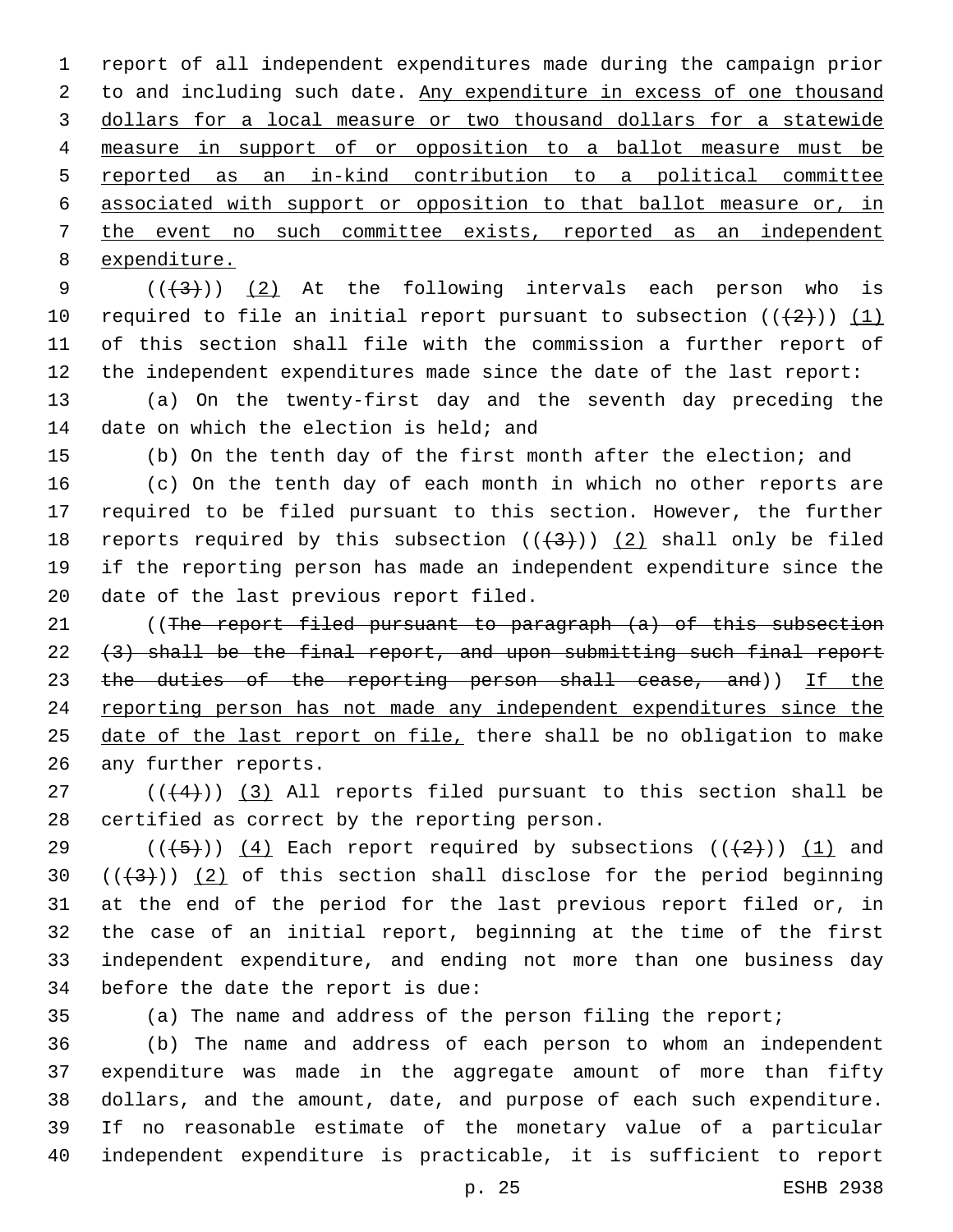instead a precise description of services, property, or rights furnished through the expenditure and where appropriate to attach a copy of the item produced or distributed by the expenditure;

 (c) The total sum of all independent expenditures made during the 5 campaign to date; and

 (d) Such other information as shall be required by the commission by rule in conformance with the policies and purposes of this 8 chapter.

 **Sec. 10.** RCW 42.17A.265 and 2010 c 204 s 414 are each amended to 10 read as follows:

 (1) Treasurers shall prepare and deliver to the commission a special report when a contribution or aggregate of contributions 13 ((totals one thousand dollars or more, is)) exceeds three times the 14 contribution limit per election from a single person or entity, and 15 is received during a special reporting period.

 (2) A political committee treasurer shall prepare and deliver to 17 the commission a special report when  $((i+1)(i+1))$  the political committee makes a contribution or an aggregate of contributions to a single 19 entity that ((totals one thousand dollars or more)) exceeds three times the contribution limit per election during a special reporting 21 period.

 (3) An aggregate of contributions includes only those contributions made to or received from a single entity during any one special reporting period. Any subsequent contribution of any size made to or received from the same person or entity during the special 26 reporting period must also be reported.

 (4) Special reporting periods, for purposes of this section, 28 include:

 (a) The period beginning on the day after the last report required by RCW 42.17A.235 and 42.17A.240 to be filed before a 31 primary and concluding on the end of the day before that primary;

(b) The period twenty-one days preceding a general election; and

 (c) An aggregate of contributions includes only those contributions received from a single entity during any one special reporting period or made by the contributing political committee to a single entity during any one special reporting period.

 (5) If a campaign treasurer files a special report under this section for one or more contributions received from a single entity during a special reporting period, the treasurer shall also file a

p. 26 ESHB 2938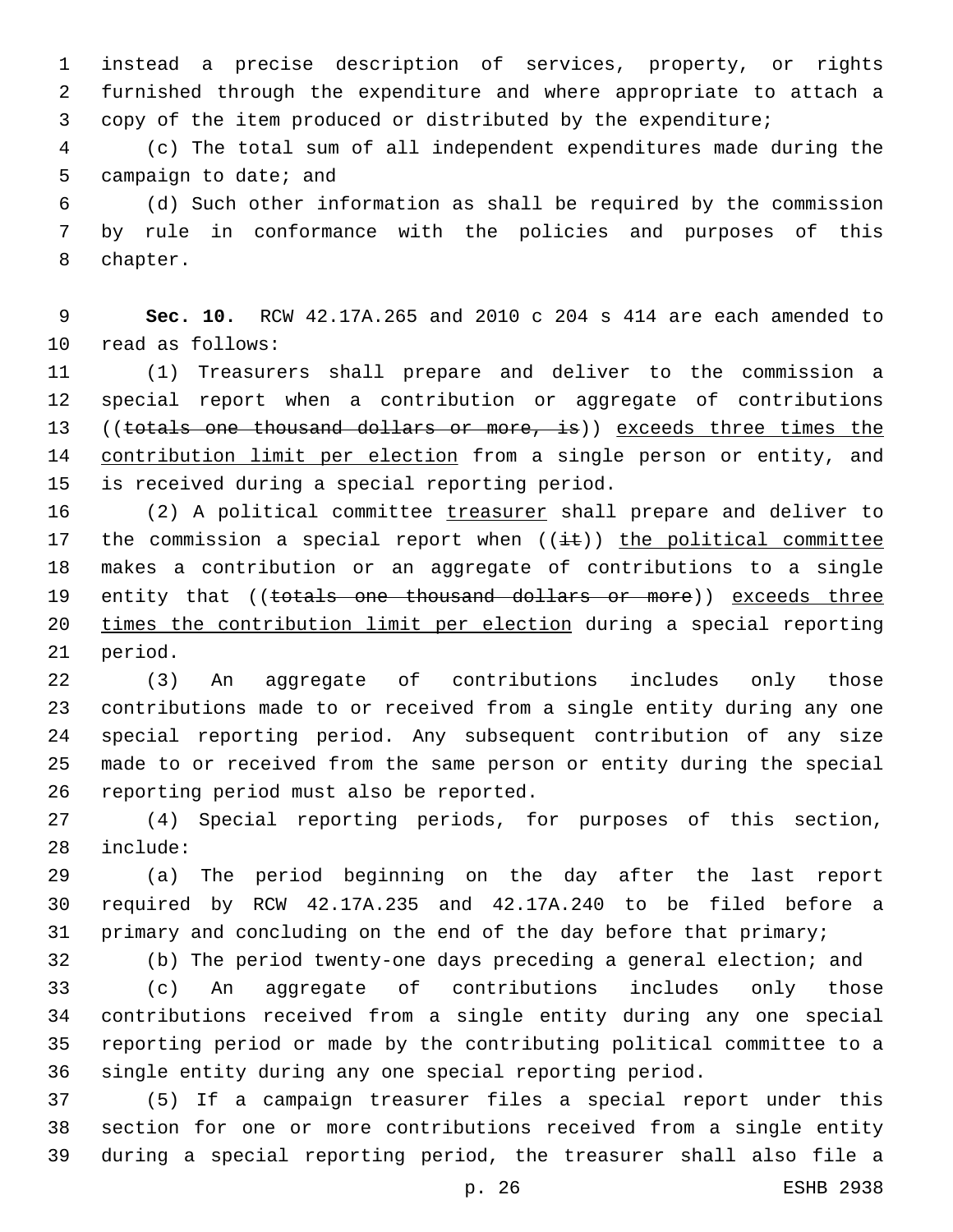special report under this section for each subsequent contribution of any size which is received from that entity during the special reporting period. If a political committee files a special report under this section for a contribution or contributions made to a single entity during a special reporting period, the political committee shall also file a special report for each subsequent contribution of any size which is made to that entity during the 8 special reporting period.

 (6) Special reports required by this section shall be delivered 10 electronically or in written form((, including but not limited to 11 mailgram, telegram, or nightletter)). The special report may be transmitted orally by telephone to the commission if the written form of the report is postmarked and mailed to the commission or the electronic filing is transferred to the commission within the delivery periods established in (a) and (b) of this subsection.

 (a) The special report required of a contribution recipient under subsection (1) of this section shall be delivered to the commission within forty-eight hours of the time, or on the first working day 19 after: The qualifying contribution ((of one thousand dollars or 20 more)) amount is received by the candidate or treasurer; the 21 aggregate received by the candidate or treasurer first equals ((one 22 thousand dollars)) the qualifying amount or more; or any subsequent contribution from the same source is received by the candidate or 24 treasurer.

 (b) The special report required of a contributor under subsection (2) of this section or RCW 42.17A.625 shall be delivered to the commission, and the candidate or political committee to whom the contribution or contributions are made, within twenty-four hours of the time, or on the first working day after: The contribution is 30 made; the aggregate of contributions made first equals ((one thousand 31 dollars)) the qualifying amount or more; or any subsequent contribution to the same person or entity is made.

33 (7) The special report shall include:

(a) The amount of the contribution or contributions;

35 (b) The date or dates of receipt;

36 (c) The name and address of the donor;

(d) The name and address of the recipient; and

(e) Any other information the commission may by rule require.

 (8) Contributions reported under this section shall also be reported as required by other provisions of this chapter.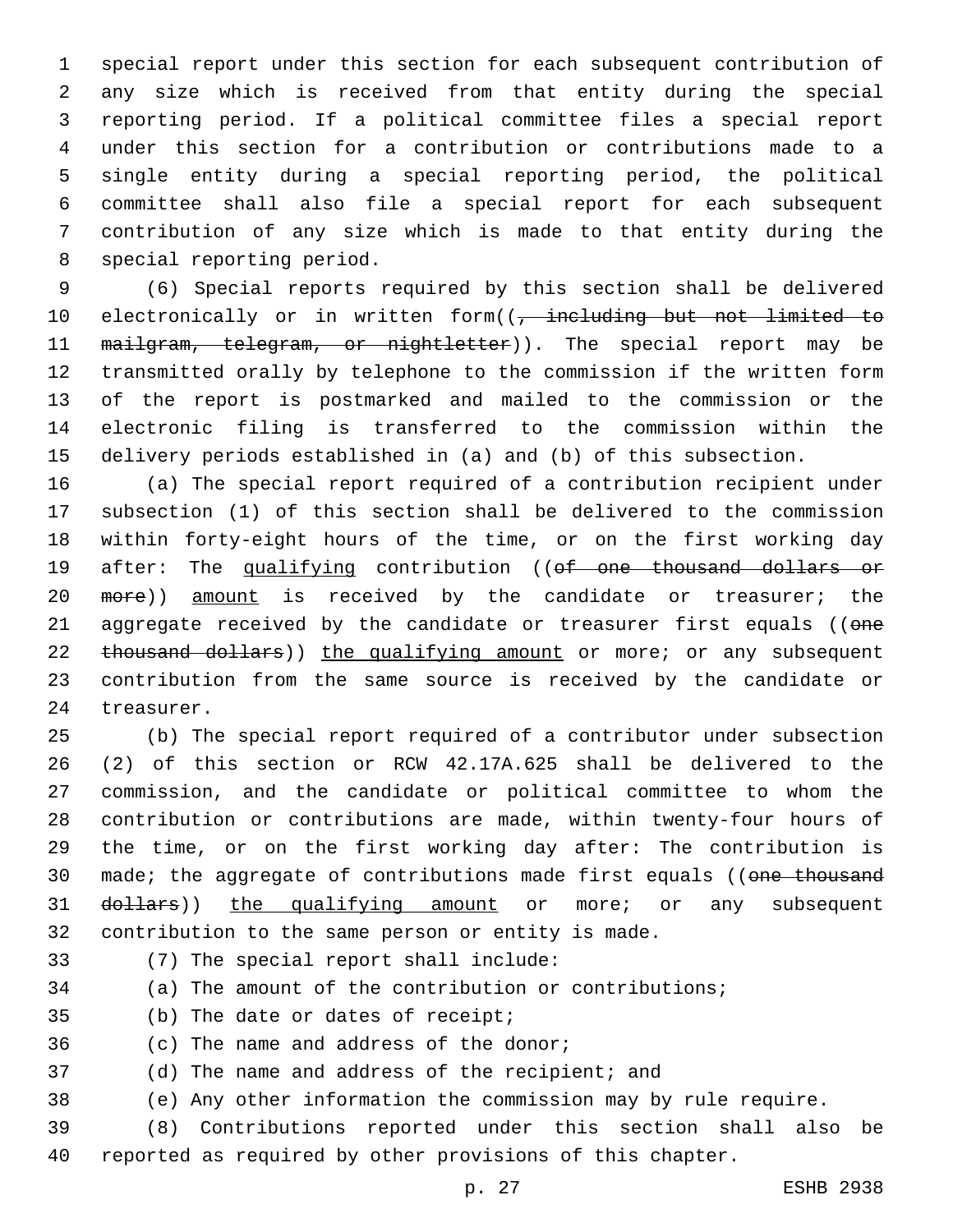(9) The commission shall ((prepare daily a summary of)) make the 2 special reports made under this section and RCW 42.17A.625 available 3 on its web site within one business day.

 (10) Contributions governed by this section include, but are not limited to, contributions made or received indirectly through a third party or entity whether the contributions are or are not reported to the commission as earmarked contributions under RCW 42.17A.270.

 **Sec. 11.** RCW 42.17A.450 and 1993 c 2 s 5 are each amended to 9 read as follows:

10 (1) Contributions by ((a husband and wife)) spouses are 11 considered separate contributions.

 (2) Contributions by unemancipated children under eighteen years of age are considered contributions by their parents and are attributed proportionately to each parent. Fifty percent of the contributions are attributed to each parent or, in the case of a single custodial parent, the total amount is attributed to the 17 parent.

 **Sec. 12.** RCW 42.17A.750 and 2013 c 166 s 1 are each amended to 19 read as follows:

 (1) In addition to the penalties in subsection (2) of this section, and any other remedies provided by law, one or more of the following civil remedies and sanctions may be imposed by court order in addition to any other remedies provided by law:

 (a) If the court finds that the violation of any provision of this chapter by any candidate or political committee probably affected the outcome of any election, the result of that election may be held void and a special election held within sixty days of the finding. Any action to void an election shall be commenced within one year of the date of the election in question. It is intended that this remedy be imposed freely in all appropriate cases to protect the right of the electorate to an informed and knowledgeable vote.

 (b) If any lobbyist or sponsor of any grass roots lobbying campaign violates any of the provisions of this chapter, his or her registration may be revoked or suspended and he or she may be enjoined from receiving compensation or making expenditures for lobbying. The imposition of a sanction shall not excuse the lobbyist from filing statements and reports required by this chapter.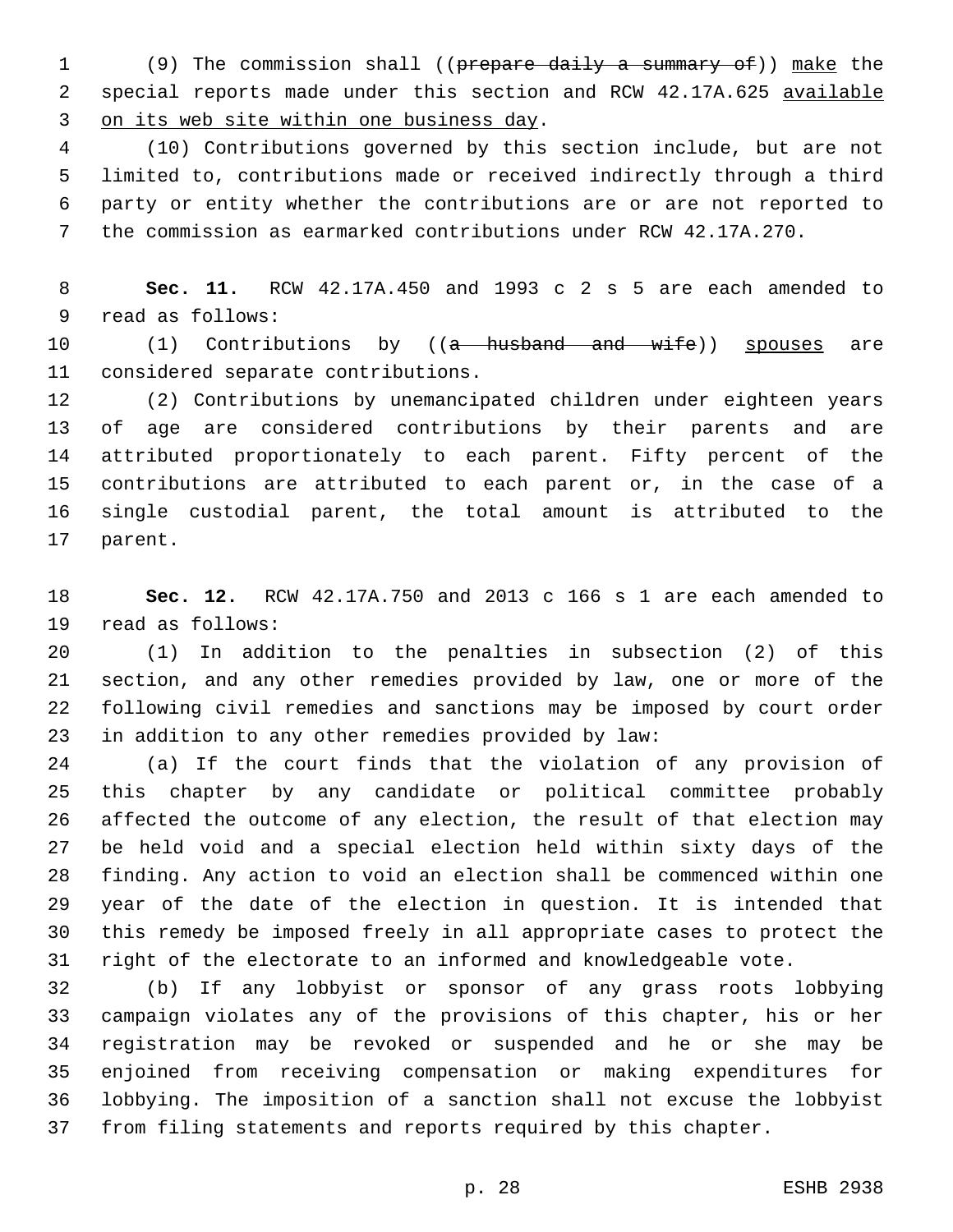(c) A person who violates any of the provisions of this chapter may be subject to a civil penalty of not more than ten thousand dollars for each violation. However, a person or entity who violates RCW 42.17A.405 may be subject to a civil penalty of ten thousand dollars or three times the amount of the contribution illegally made 6 or accepted, whichever is greater.

 (d) When assessing a civil penalty for RCW 42.17A.405, the court may consider the nature of the violation and any relevant 9 circumstances, including the following factors:

 (i) The respondent's compliance history, including whether the noncompliance was isolated or limited in nature, indicative of systematic or ongoing problems, or part of a pattern of violations by 13 the respondent, or in the case of a political committee or other 14 entity, part of a pattern of violations by the respondent's officers, staff, principal decision makers, consultants, or sponsoring organization;

17 (ii) The impact on the public, including whether the noncompliance deprived the public of timely or accurate information during a time-sensitive period or otherwise had a significant or 20 material impact on the public;

21 (iii) Experience with campaign finance law and procedures or the financing, staffing, or size of the respondent's campaign or organization;

 (iv) The amount of financial activity by the respondent during 25 the statement period or election cycle;

 (v) Whether the late or unreported activity was within three times the contribution limit per election, including in proportion to the total amount of expenditures by the respondent in the campaign or statement period;

 (vi) Whether the respondent or any person benefited politically 31 or economically from the noncompliance;

 (vii) Whether there was a personal emergency or illness of the respondent or member of his or her immediate family;

 (viii) Whether other emergencies such as fire, flood, or utility failure prevented filing;

 (ix) Whether there was commission staff or equipment error, including technical problems at the commission that prevented or delayed electronic filing;

 (x) The respondent's demonstrated good-faith uncertainty concerning commission staff guidance or instructions;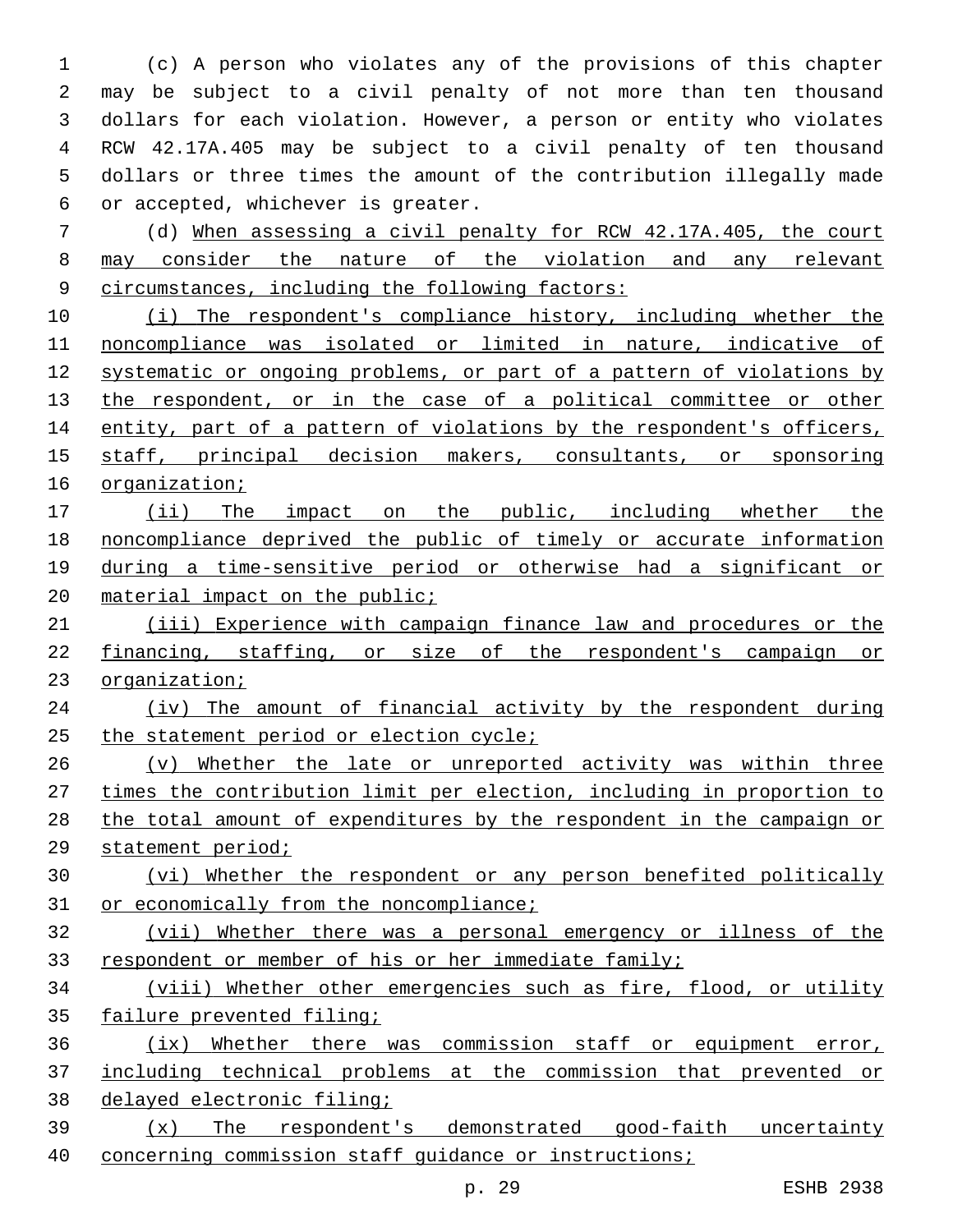(xi) Whether the respondent is a first-time filer;

 (xii) Good faith efforts to comply, including consultation with commission staff prior to initiation of enforcement action and cooperation with commission staff during enforcement action and a demonstrated wish to acknowledge and take responsibility for the violation;

(xiii) Penalties imposed in factually similar cases; and

(xiv) Other factors relevant to the particular case.

 (e) A person who fails to file a properly completed statement or report within the time required by this chapter may be subject to a civil penalty of ten dollars per day for each day each delinquency 12 continues.

13 (((+e))) (f) Each state agency director who knowingly fails to file statements required by RCW 42.17A.635 shall be subject to personal liability in the form of a civil penalty in the amount of one hundred dollars per statement. These penalties are in addition to any other civil remedies or sanctions imposed on the agency.

18  $((\text{+f-}))(q)$  A person who fails to report a contribution or expenditure as required by this chapter may be subject to a civil penalty equivalent to the amount not reported as required.

 (( $\left(\frac{1}{9}\right)$ ) (h) Any state agency official, officer, or employee who is responsible for or knowingly directs or expends public funds in violation of RCW 42.17A.635 (2) or (3) may be subject to personal liability in the form of a civil penalty in an amount that is at least equivalent to the amount of public funds expended in the 26 violation.

27 ( $(\overline{(h)})$ ) (i) The court may enjoin any person to prevent the doing of any act herein prohibited, or to compel the performance of any act 29 required herein.

 (2) The commission may refer the following violations for 31 criminal prosecution:

 (a) A person who, with actual malice, violates a provision of this chapter is guilty of a misdemeanor under chapter 9.92 RCW;

 (b) A person who, within a five-year period, with actual malice, violates three or more provisions of this chapter is guilty of a 36 gross misdemeanor under chapter 9.92 RCW; and

 (c) A person who, with actual malice, procures or offers any false or forged document to be filed, registered, or recorded with the commission under this chapter is guilty of a class C felony under 40 chapter 9.94A RCW.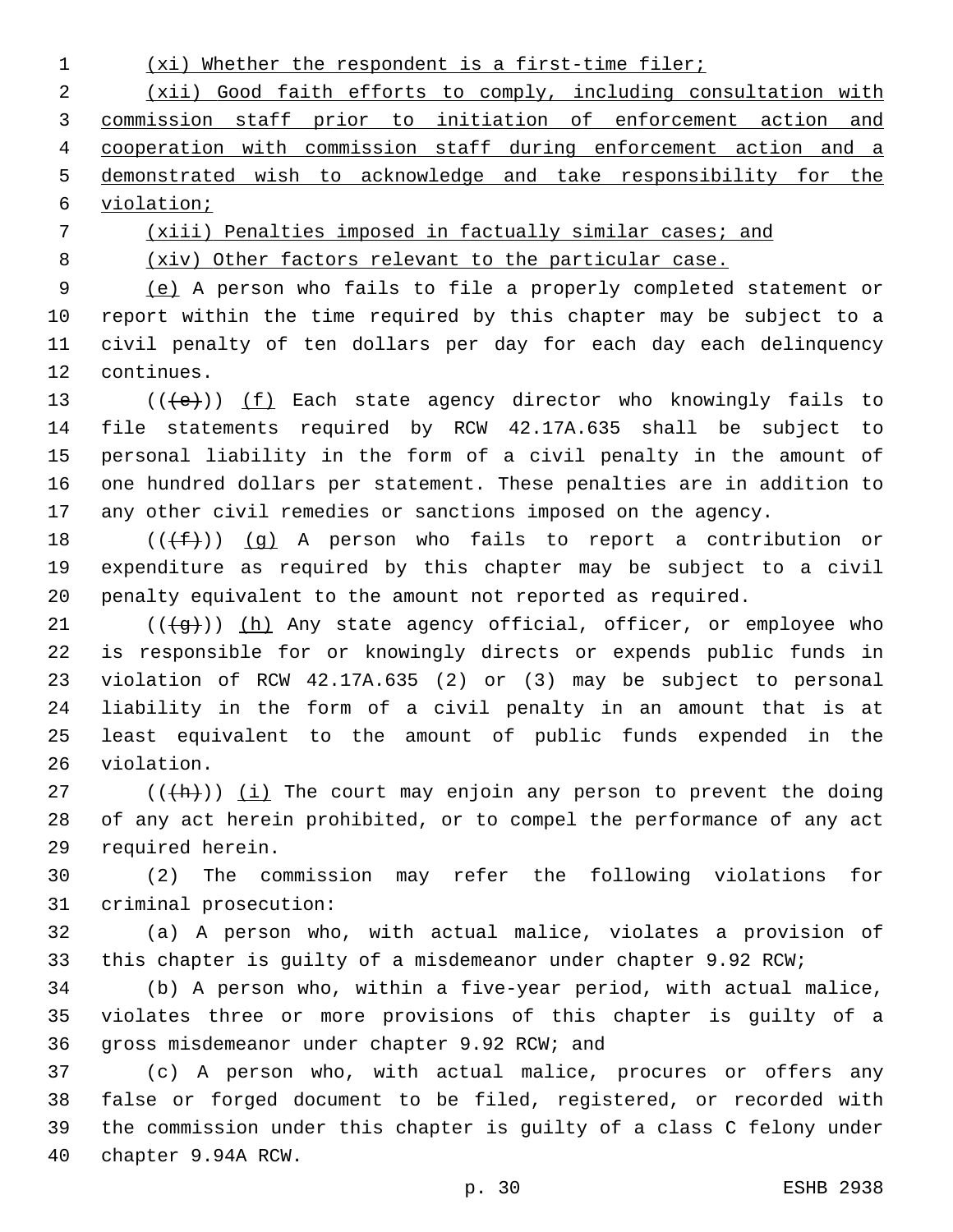**Sec. 13.** RCW 42.17A.755 and 2011 c 145 s 7 are each amended to 2 read as follows:

3 (1) The commission may ((<del>(a) determine whether an actual</del> violation of this chapter has occurred; and (b) issue and enforce an appropriate order following such a determination.)) initiate or respond to a complaint, request for a technical correction, or otherwise resolve matters of compliance with this chapter, in accordance with this section. If a complaint is filed with or initiated by the commission, the commission must:

 (a) Dismiss the complaint or otherwise resolve the matter in accordance with subsection (2) of this section, as appropriate under the circumstances after conducting a preliminary review;

 (b) Initiate an investigation to determine whether an actual violation has occurred, conduct hearings, and issue and enforce an appropriate order, in accordance with chapter 34.05 RCW; or

16 (c) Refer the matter to the attorney general, in accordance with subsection (4) of this section.

 (2)(a) For complaints of remedial violations or technical 19 corrections, the commission may, by rule, delegate authority to its executive director to resolve these matters in accordance with subsection (1)(a) of this section, so long as the executive director consistently applies such authority, and all resolutions are approved by the commission.

24 (b) The commission must, by rule, develop additional processes by which a respondent may agree by stipulation to any allegations and pay a penalty subject to a schedule of violations and penalties, 27 unless waived by the commission as provided for in this section. Any stipulation must be referred to the commission for review. If approved or modified by the commission, agreed to by the parties, and the respondent complies with all requirements set forth in the stipulation, the case is then considered resolved and no further action or review is allowed.

 (c) All matters resolved by the commission as remedial violations or technical corrections must be approved by the commission.

 (3) If the commission initiates an investigation, an initial hearing must be held within ninety days of the complaint being filed. 37 Following an investigation, the commission((, in cases where it chooses to determine whether an actual violation has occurred, 39 shall)) must hold a hearing pursuant to the administrative procedure act, chapter 34.05 RCW, if it chooses to make a determination whether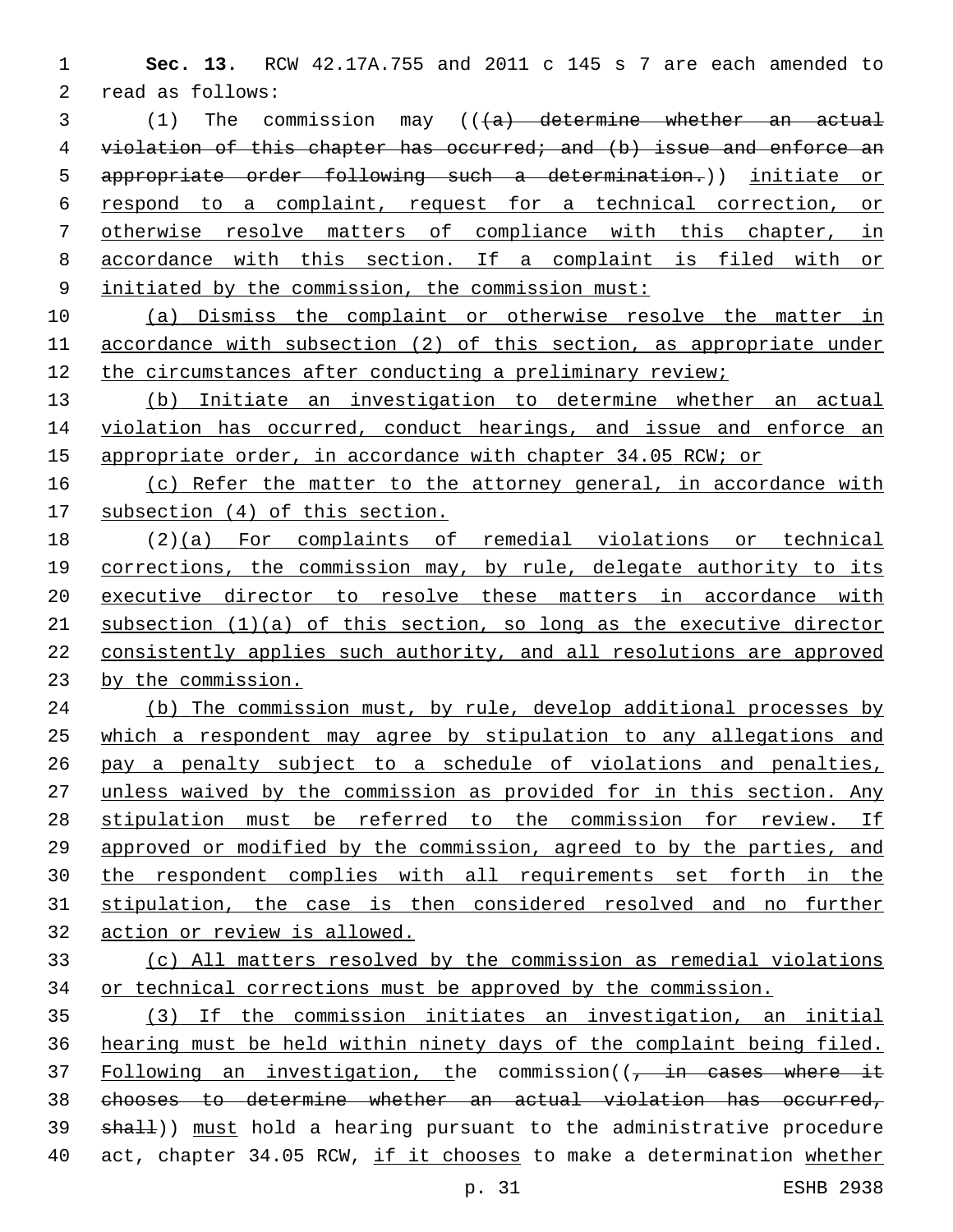an actual violation has occurred. Any order that the commission issues under this section shall be pursuant to such a hearing.

 (((3) In lieu of holding a hearing or issuing an order under this 4 section,)) (a) The person against whom an order is directed under this section shall be designated as the respondent. The order may require the respondent to cease and desist from the activity that constitutes a violation and in addition, or alternatively, may impose one or more of the remedies provided in RCW 42.17A.750(1) (b) through 9 (h), or other requirements as the commission determines appropriate to effectuate the purposes of this chapter.

 (b) The commission may assess a penalty in an amount not to exceed ten thousand dollars per violation, unless the parties 13 stipulate to a higher amount. Any order that the commission issues 14 under this section that imposes a financial penalty must be made pursuant to a hearing, held in accordance with the administrative procedure act, chapter 34.05 RCW.

 (c) The commission has the authority to waive a penalty for a first-time actual violation. A second actual violation of the same requirement by the same person, regardless if the person or individual committed the actual violation for a different political committee, shall result in a penalty. Successive actual violations of the same requirement shall result in successively increased penalties. The commission may suspend any portion of an assessed penalty contingent on future compliance with this chapter. The commission must create a schedule to enhance penalties based on 26 repeat actual violations by the person.

 (d) Any order issued by the commission is subject to judicial review under the administrative procedure act, chapter 34.05 RCW. If the commission's order is not satisfied and no petition for review is filed within thirty days, the commission may petition a court of competent jurisdiction of any county in which a petition for review could be filed under that jurisdiction, for an order of enforcement. Proceedings in connection with the commission's petition shall be in accordance with RCW 42.17A.760.

 (4) For cases where the commission has determined that an actual violation, or an aggregate of violations, involves an amount greater than ten thousand dollars, the commission may refer the matter to the 38 attorney general ((or other enforcement agency as provided in RCW 42.17A.105)) if:

(a) All other administrative remedies have been exhausted;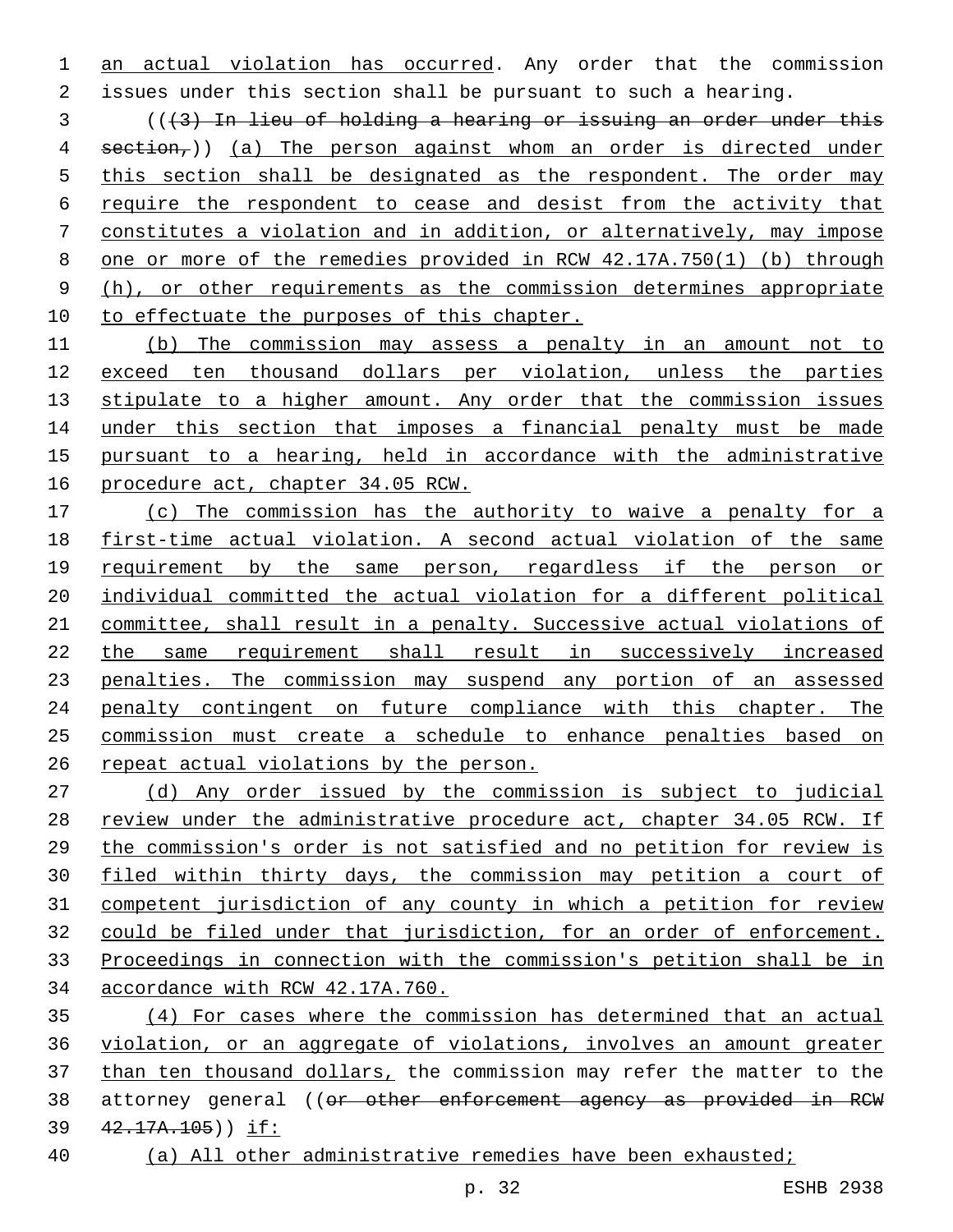(b) The commission believes the maximum penalty it is able to

levy is not enough to address the severity of the violation; or

 (c) Additional authority is needed to ensure full compliance with 4 this chapter.

 (((4) The person against whom an order is directed under this section shall be designated as the respondent. The order may require the respondent to cease and desist from the activity that constitutes 8 a violation and in addition, or alternatively, may impose one or more of the remedies provided in RCW 42.17A.750(1) (b) through (e). The commission may assess a penalty in an amount not to exceed ten 11 thousand dollars.

12 (5) The commission has the authority to waive a fine for a first-13 time violation. A second violation of the same rule by the same person or individual, regardless if the person or individual committed the violation for a different political committee, shall result in a fine. Succeeding violations of the same rule shall result 17 in successively increased fines.

 (6) An order issued by the commission under this section shall be 19 subject to judicial review under the administrative procedure act, chapter 34.05 RCW. If the commission's order is not satisfied and no petition for review is filed within thirty days, the commission may petition a court of competent jurisdiction of any county in which a petition for review could be filed under that section, for an order of enforcement. Proceedings in connection with the commission's 25 petition shall be in accordance with RCW 42.17A.760.)

 **Sec. 14.** RCW 42.17A.765 and 2010 c 204 s 1004 are each amended 27 to read as follows:

 (1)(a) Only after a matter is referred by the commission, under 29 RCW 42.17A.755, the attorney general ((and the prosecuting authorities of political subdivisions of this state)) may bring civil actions in the name of the state for any appropriate civil remedy, including but not limited to the special remedies provided in RCW 42.17A.750. If the attorney general fails to commence an action within forty-five days of receiving a referral, the attorney general must provide notice on the attorney general's office web site including a reasonably supported explanation for not commencing an action and that such decision is consistent with the policy in (b) of this subsection.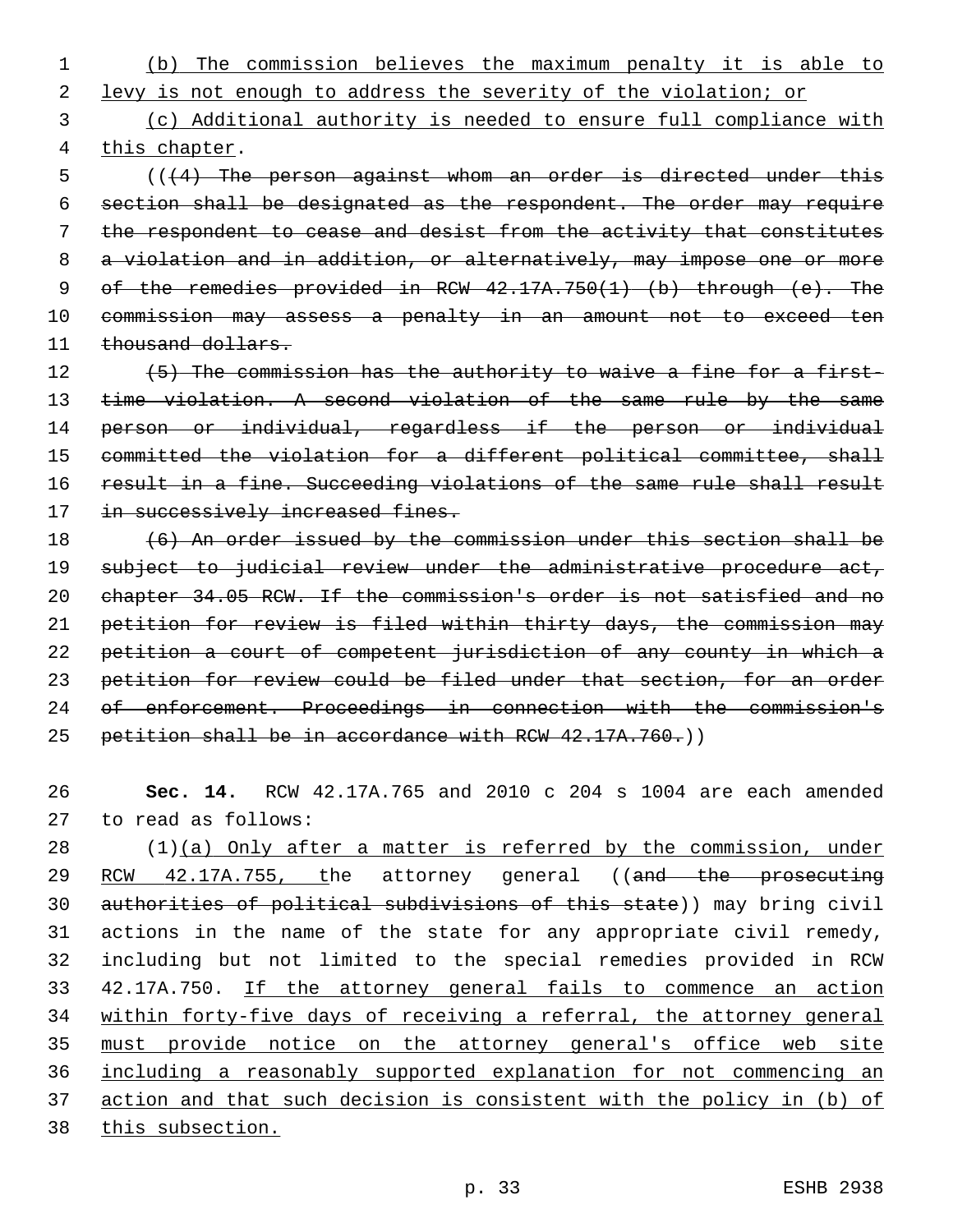(b) The attorney general should use the enforcement powers in this section in a consistent manner that provides guidance in complying with the provisions of this chapter to candidates, political committees, or other individuals subject to the regulations of this chapter.

 (2) The attorney general ((and the prosecuting authorities of political subdivisions of this state)) may investigate or cause to be investigated the activities of any person who there is reason to believe is or has been acting in violation of this chapter, and may require any such person or any other person reasonably believed to have information concerning the activities of such person to appear at a time and place designated in the county in which such person resides or is found, to give such information under oath and to produce all accounts, bills, receipts, books, paper and documents which may be relevant or material to any investigation authorized 16 under this chapter.

17 (3) When the attorney general ((or the prosecuting authority of 18 any political subdivision of this state)) requires the attendance of any person to obtain such information or produce the accounts, bills, receipts, books, papers, and documents that may be relevant or material to any investigation authorized under this chapter, he or she shall issue an order setting forth the time when and the place where attendance is required and shall cause the same to be delivered to or sent by registered mail to the person at least fourteen days before the date fixed for attendance. The order shall have the same force and effect as a subpoena, shall be effective statewide, and, 27 upon application of the attorney general ((or the prosecuting 28 authority)), obedience to the order may be enforced by any superior court judge in the county where the person receiving it resides or is found, in the same manner as though the order were a subpoena. The court, after hearing, for good cause, and upon application of any person aggrieved by the order, shall have the right to alter, amend, revise, suspend, or postpone all or any part of its provisions. In any case where the order is not enforced by the court according to its terms, the reasons for the court's actions shall be clearly stated in writing, and the action shall be subject to review by the appellate courts by certiorari or other appropriate proceeding.

 ( $(4)$  A person who has notified the attorney general and the prosecuting attorney in the county in which the violation occurred in writing that there is reason to believe that some provision of this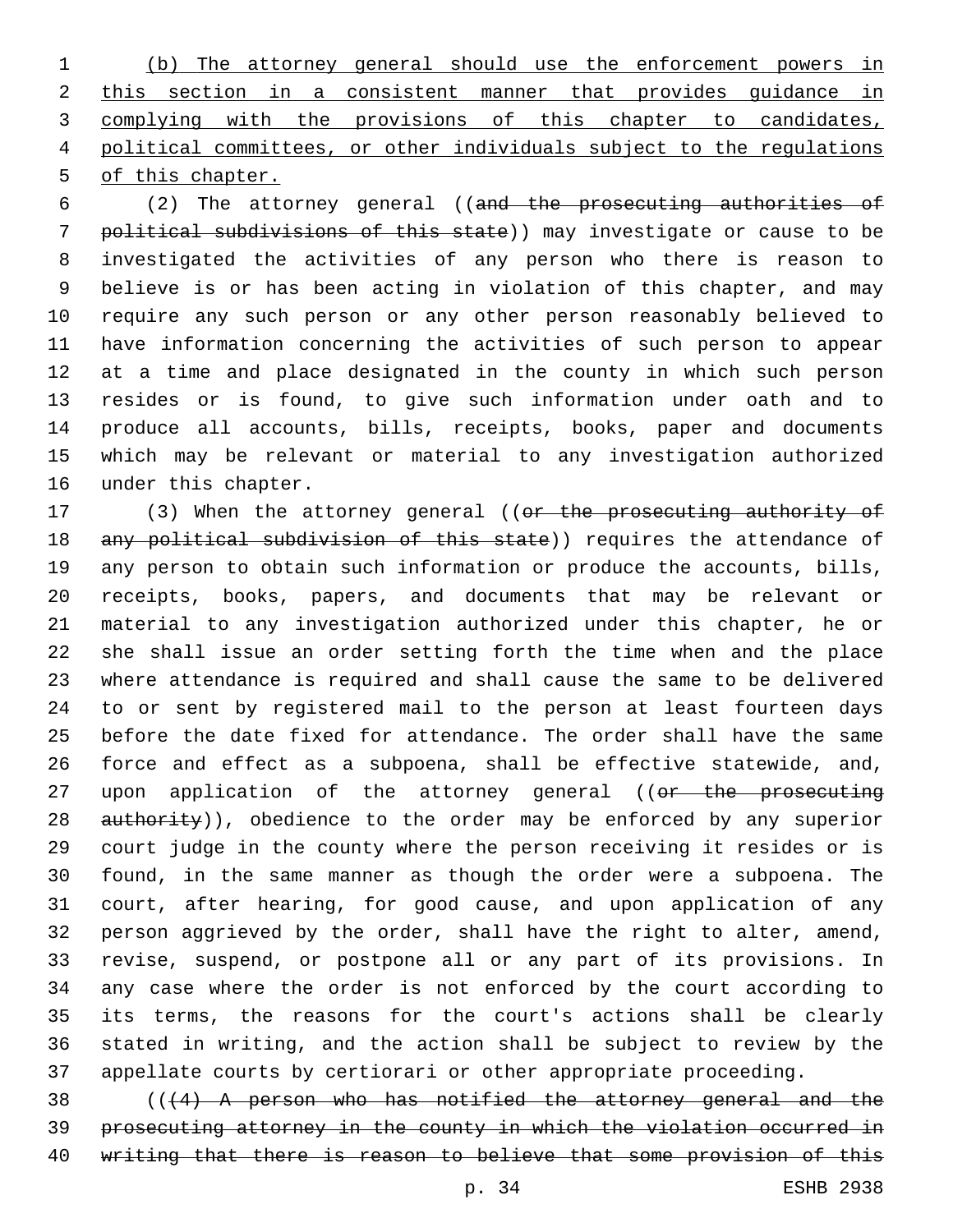1 chapter is being or has been violated may himself or herself bring in 2 the name of the state any of the actions (hereinafter referred to as

3 a citizen's action) authorized under this chapter.

4 (a) This citizen action may be brought only if:

5 (i) The attorney general and the prosecuting attorney have failed 6 to commence an action hereunder within forty-five days after the 7 notice;

8 (ii) The person has thereafter further notified the attorney 9 general and prosecuting attorney that the person will commence a 10 eitizen's action within ten days upon their failure to do so;

11 (iii) The attorney general and the prosecuting attorney have in 12 fact failed to bring such action within ten days of receipt of said 13 second notice; and

14 (iv) The citizen's action is filed within two years after the 15 date when the alleged violation occurred.

 (b) If the person who brings the citizen's action prevails, the judgment awarded shall escheat to the state, but he or she shall be 18 entitled to be reimbursed by the state of Washington for costs and attorneys' fees he or she has incurred. In the case of a citizen's action that is dismissed and that the court also finds was brought without reasonable cause, the court may order the person commencing 22 the action to pay all costs of trial and reasonable attorneys' fees 23 incurred by the defendant.

24 (5) In any action brought under this section, the court may award 25 to the state all costs of investigation and trial, including reasonable attorneys' fees to be fixed by the court. If the violation 27 is found to have been intentional, the amount of the judgment, which shall for this purpose include the costs, may be trebled as punitive damages. If damages or trebled damages are awarded in such an action brought against a lobbyist, the judgment may be awarded against the lobbyist, and the lobbyist's employer or employers joined as defendants, jointly, severally, or both. If the defendant prevails, he or she shall be awarded all costs of trial, and may be awarded reasonable attorneys' fees to be fixed by the court to be paid by the 35 state of Washington.))

36 NEW SECTION. **Sec. 15.** A new section is added to chapter 42.17A 37 RCW to read as follows:

38 (1) A person who has reason to believe that a provision of this 39 chapter is being or has been violated may bring a citizen's action in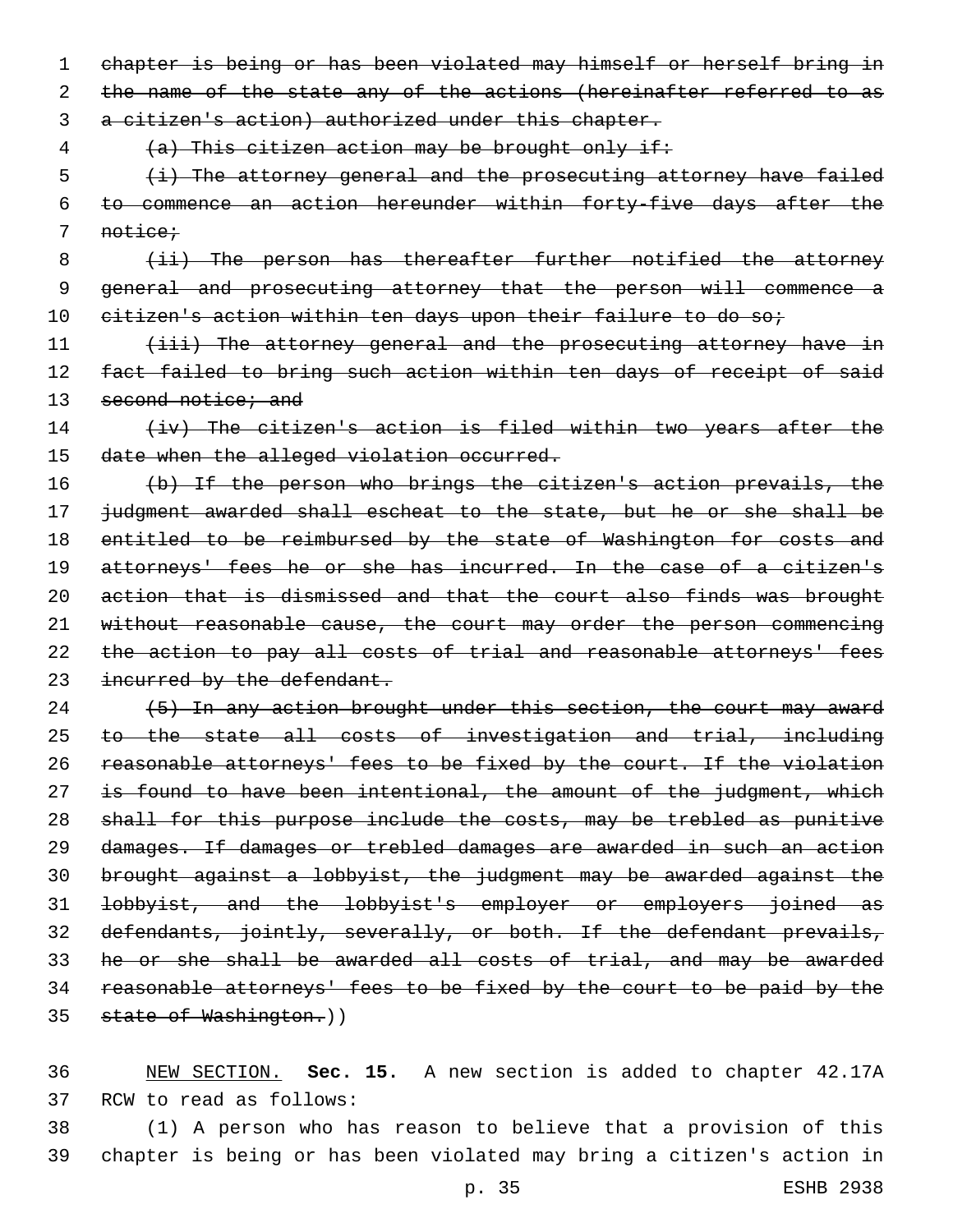the name of the state, in accordance with the procedures of this 2 section.

 (2) A citizen's action may be brought and prosecuted only if the person first has filed a complaint with the commission and:

 (a) The commission has failed to take action authorized under RCW 42.17A.755(1) within ninety days of the complaint being filed with 7 the commission; and

 (b) For matters referred to the attorney general within ninety days of the commission receiving the complaint, the attorney general has failed to commence an action within forty-five days of receiving 11 referral from the commission.

 (3) To initiate the citizen's action, after meeting the requirements under subsection (2) of this section, a person must notify the attorney general and the commission that he or she will commence a citizen's action within ten days upon the attorney 16 general's failure to do so.

 (4) The citizen's action must be commenced within two years after the date when the alleged violation occurred and may not be commenced against a committee before the end of such period if the committee 20 has received an acknowledgment of dissolution.

 (5) If the person who brings the citizen's action prevails, the judgment awarded shall escheat to the state, but he or she shall be entitled to be reimbursed by the state for reasonable costs and reasonable attorneys' fees the person incurred. In the case of a citizen's action that is dismissed and that the court also finds was brought without reasonable cause, the court may order the person commencing the action to pay all trial costs and reasonable 28 attorneys' fees incurred by the defendant.

 NEW SECTION. **Sec. 16.** A new section is added to chapter 42.17A 30 RCW to read as follows:

 In any action brought under this chapter, the court may award to the commission all reasonable costs of investigation and trial, including reasonable attorneys' fees to be fixed by the court. If the violation is found to have been intentional, the amount of the judgment, which shall for this purpose include the costs, may be trebled as punitive damages. If damages or trebled damages are awarded in such an action brought against a lobbyist, the judgment may be awarded against the lobbyist, and the lobbyist's employer or employers joined as defendants, jointly, severally, or both. If the